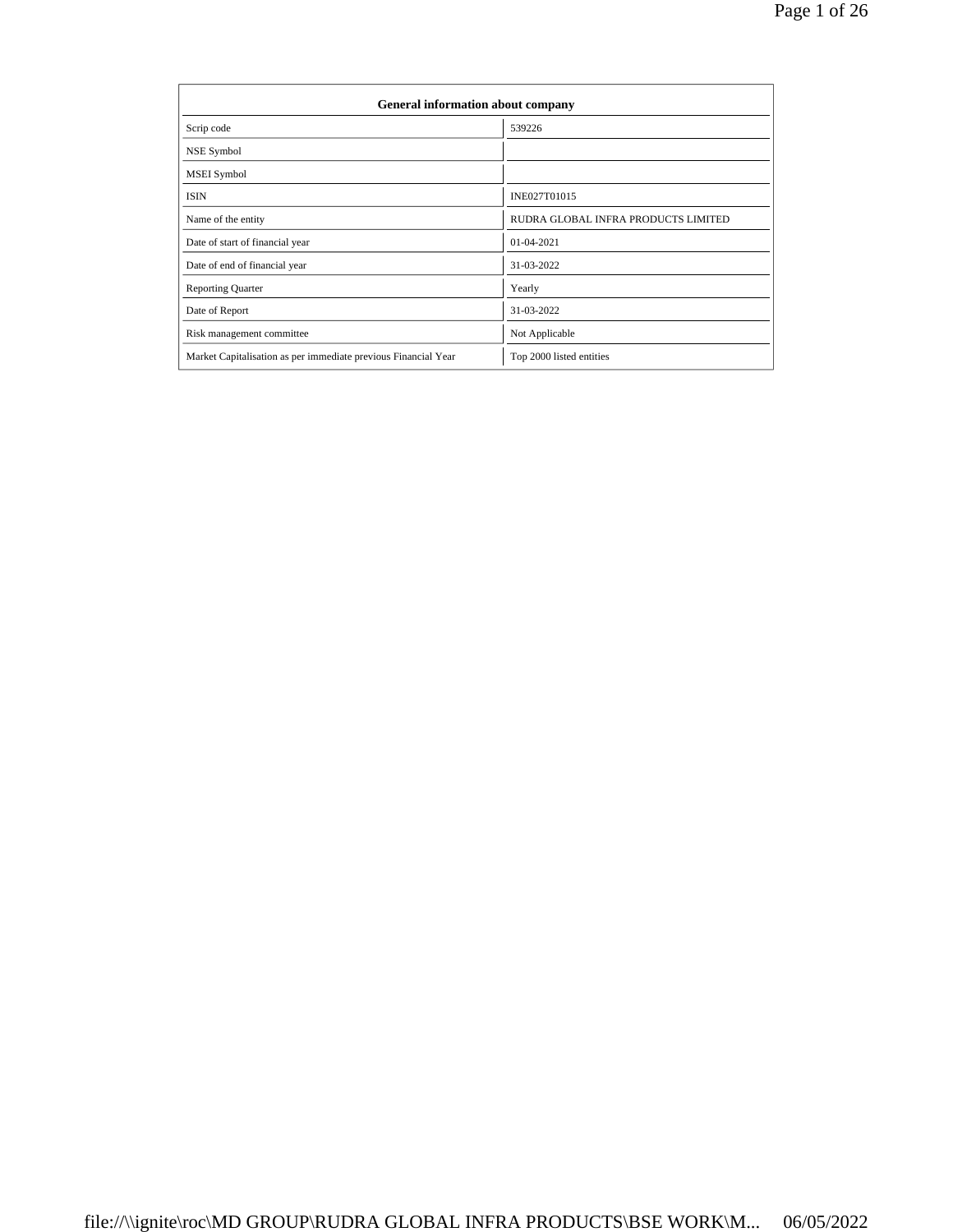|              |            |            |                                                       |                                       |                                 |                          |                                                                                                      | <b>Annexure I</b>                           |                                                     |                            |                      |                                            |                                                                                                                                                  |                                                                                                                                                                      |                                                                                                                                                                           |                                                                                                                                                                                          |
|--------------|------------|------------|-------------------------------------------------------|---------------------------------------|---------------------------------|--------------------------|------------------------------------------------------------------------------------------------------|---------------------------------------------|-----------------------------------------------------|----------------------------|----------------------|--------------------------------------------|--------------------------------------------------------------------------------------------------------------------------------------------------|----------------------------------------------------------------------------------------------------------------------------------------------------------------------|---------------------------------------------------------------------------------------------------------------------------------------------------------------------------|------------------------------------------------------------------------------------------------------------------------------------------------------------------------------------------|
|              |            |            |                                                       |                                       |                                 |                          | Annexure I to be submitted by listed entity on quarterly basis                                       |                                             |                                                     |                            |                      |                                            |                                                                                                                                                  |                                                                                                                                                                      |                                                                                                                                                                           |                                                                                                                                                                                          |
|              |            |            |                                                       |                                       |                                 |                          | <b>I. Composition of Board of Directors</b>                                                          |                                             |                                                     |                            |                      |                                            |                                                                                                                                                  |                                                                                                                                                                      |                                                                                                                                                                           |                                                                                                                                                                                          |
|              |            |            |                                                       |                                       |                                 |                          | Disclosure of notes on composition of board of directors explanatory                                 |                                             |                                                     |                            |                      |                                            |                                                                                                                                                  |                                                                                                                                                                      |                                                                                                                                                                           |                                                                                                                                                                                          |
|              |            |            |                                                       |                                       |                                 |                          |                                                                                                      |                                             | Whether the listed entity has a Regular Chairperson |                            |                      | Yes                                        |                                                                                                                                                  |                                                                                                                                                                      |                                                                                                                                                                           |                                                                                                                                                                                          |
|              |            |            |                                                       |                                       |                                 |                          |                                                                                                      |                                             | Whether Chairperson is related to MD or CEO         |                            |                      | Yes                                        |                                                                                                                                                  |                                                                                                                                                                      |                                                                                                                                                                           |                                                                                                                                                                                          |
|              | PAN        | <b>DIN</b> | Category 1<br>of directors                            | Category 2<br>of directors            | Category<br>$3$ of<br>directors | Date<br>of<br>Birth      | Whether<br>special<br>resolution<br>passed?<br>[Refer Reg.<br>$17(1A)$ of<br>Listing<br>Regulations] | Date of<br>passing<br>special<br>resolution | <b>Initial Date</b><br>of<br>appointment            | Date of Re-<br>appointment | Date of<br>cessation | Tenure<br>of<br>director<br>(in<br>months) | No of<br>Directorship<br>in listed<br>entities<br>including<br>this listed<br>entity (Refer<br>Regulation<br>$17A$ of<br>Listing<br>Regulations) | No of<br>Independent<br>Directorship<br>in listed<br>entities<br>including<br>this listed<br>entity<br>(Refer<br>Regulation<br>$17A(1)$ of<br>Listing<br>Regulations | Number of<br>memberships<br>in Audit/<br>Stakeholder<br>Committee<br>(s) including<br>this listed<br>entity (Refer<br>Regulation<br>$26(1)$ of<br>Listing<br>Regulations) | No of po<br>of<br>Chairpers<br>in Audi<br>Stakehold<br>Committ<br>held in<br>listed<br>entities<br>includin<br>this liste<br>entity (Re<br>Regulati<br>$26(1)$ o<br>Listing<br>Regulatio |
| AR<br>4      | AEZPG7879N | 00175862   | Non-<br>Executive -<br>Non<br>Independent<br>Director | Chairperson<br>related to<br>Promoter |                                 | $05 -$<br>$10-$<br>1957  | NA                                                                                                   |                                             | 16-09-2010                                          |                            |                      |                                            | $\mathbf{1}$                                                                                                                                     | $\mathbf{0}$                                                                                                                                                         | $\overline{c}$                                                                                                                                                            | $\mathbf{0}$                                                                                                                                                                             |
| AR           | AEZPG7903B | 01811489   | Non-<br>Executive -<br>Non<br>Independent<br>Director | Not<br>Applicable                     |                                 | $14-$<br>$03 -$<br>1960  | NA                                                                                                   |                                             | 16-09-2010                                          |                            |                      |                                            | -1                                                                                                                                               | $\mathbf{0}$                                                                                                                                                         | $\mathbf{0}$                                                                                                                                                              | $\mathbf{0}$                                                                                                                                                                             |
| $\mathbf{R}$ | AEVPJ2762F | 07865629   | Non-<br>Executive -<br>Independent<br>Director        | Not<br>Applicable                     |                                 | $01 -$<br>$01 -$<br>1964 | NA                                                                                                   |                                             | 30-06-2017                                          |                            |                      | 57                                         | 1                                                                                                                                                | $\mathbf{1}$                                                                                                                                                         | $\mathbf{0}$                                                                                                                                                              | $\overline{c}$                                                                                                                                                                           |
|              | AGJPV7545A | 08821664   | Non-<br>Executive -<br>Independent<br>Director        | Not<br>Applicable                     |                                 | $27 -$<br>$10-$<br>1989  | <b>NA</b>                                                                                            |                                             | 30-09-2020                                          |                            |                      | 18                                         | $\overline{1}$                                                                                                                                   | $\mathbf{1}$                                                                                                                                                         | 2                                                                                                                                                                         | $\mathbf{0}$                                                                                                                                                                             |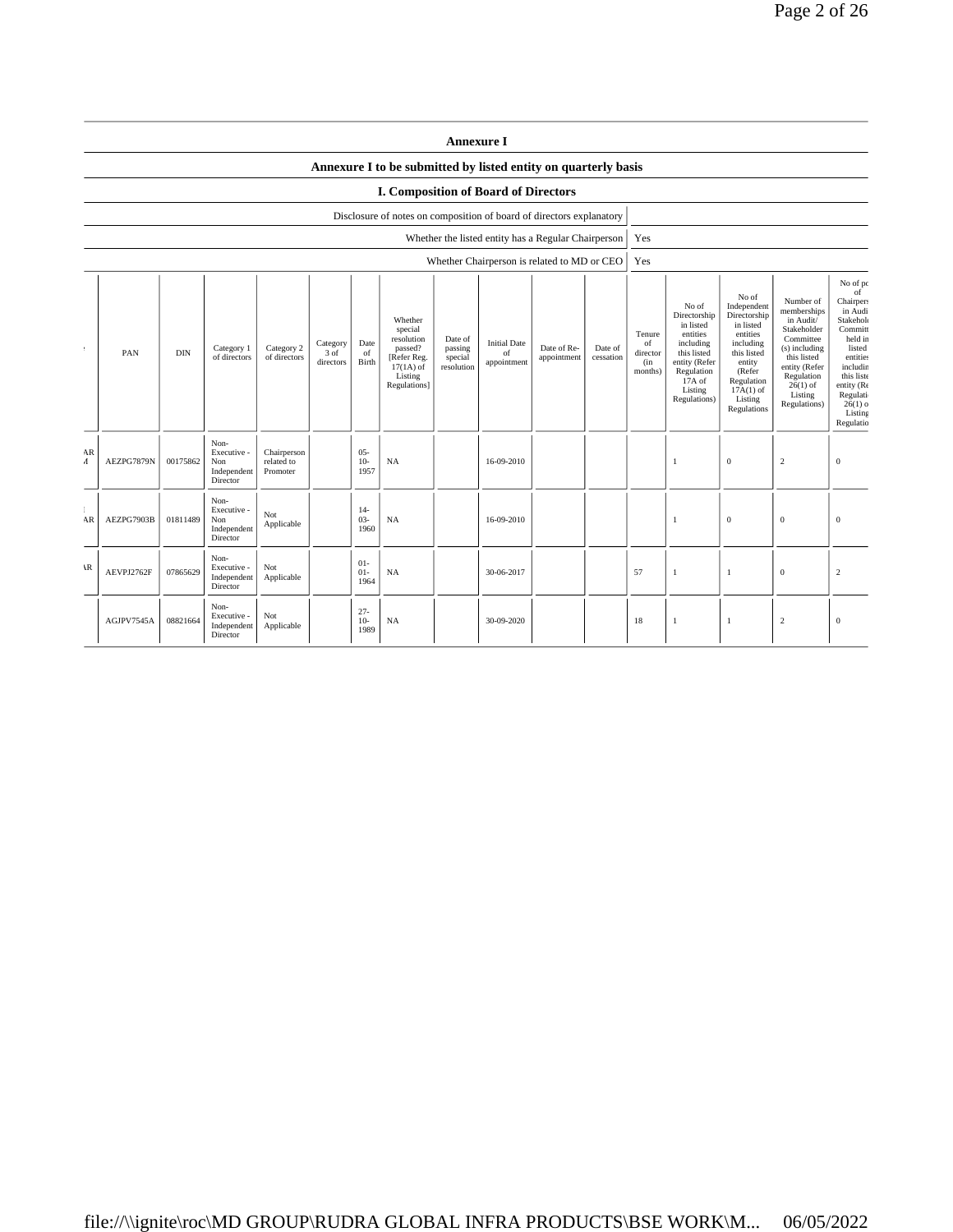|    |                     |                                                      |            |            |                                                |                                           |                               |                         | <b>I. Composition of Board of Directors</b>                                                          |                                             |                                          |                            |                      |                                            |                                                                                                                                                  |                                                                                                                            |
|----|---------------------|------------------------------------------------------|------------|------------|------------------------------------------------|-------------------------------------------|-------------------------------|-------------------------|------------------------------------------------------------------------------------------------------|---------------------------------------------|------------------------------------------|----------------------------|----------------------|--------------------------------------------|--------------------------------------------------------------------------------------------------------------------------------------------------|----------------------------------------------------------------------------------------------------------------------------|
|    |                     |                                                      |            |            |                                                |                                           |                               |                         | Disclosure of notes on composition of board of directors explanatory                                 |                                             |                                          |                            |                      |                                            |                                                                                                                                                  |                                                                                                                            |
|    |                     |                                                      |            |            |                                                |                                           |                               |                         | Whether the listed entity has a Regular Chairperson                                                  |                                             |                                          |                            |                      |                                            |                                                                                                                                                  |                                                                                                                            |
| Sr | Title<br>(Mr<br>Ms) | Name of the Director                                 | PAN        | <b>DIN</b> | Category 1<br>of directors                     | Category<br>2 <sub>o</sub> f<br>directors | Category<br>3 of<br>directors | Date<br>of<br>Birth     | Whether<br>special<br>resolution<br>passed?<br>[Refer Reg.<br>$17(1A)$ of<br>Listing<br>Regulations] | Date of<br>passing<br>special<br>resolution | <b>Initial Date</b><br>of<br>appointment | Date of Re-<br>appointment | Date of<br>cessation | Tenure<br>of<br>director<br>(in<br>months) | No of<br>Directorship<br>in listed<br>entities<br>including<br>this listed<br>entity (Refer<br>Regulation<br>$17A$ of<br>Listing<br>Regulations) | No:<br>Indeper<br>Directo<br>in lis<br>entiti<br>includ<br>this li:<br>enti<br>(Ref<br>Regula<br>17A(1)<br>Listi<br>Regula |
| 5  | Mr                  | <b>ANISH</b><br><b>RAJENDRAKUMAR</b><br><b>GUPTA</b> | ANKPG2308L | 08902781   | Non-<br>Executive -<br>Independent<br>Director | Not<br>Applicable                         |                               | $16-$<br>$09-$<br>1991  | NA                                                                                                   |                                             | 13-10-2020                               |                            |                      | 17                                         |                                                                                                                                                  |                                                                                                                            |
| 6  | Mr                  | <b>SAHIL ASHOK</b><br><b>GUPTA</b>                   | ASRPG2108G | 02941599   | Executive<br>Director                          | Not<br>Applicable                         | MD                            | $27 -$<br>$10-$<br>1991 | NA                                                                                                   |                                             | 15-06-2021                               |                            |                      |                                            |                                                                                                                                                  | $\mathbf{0}$                                                                                                               |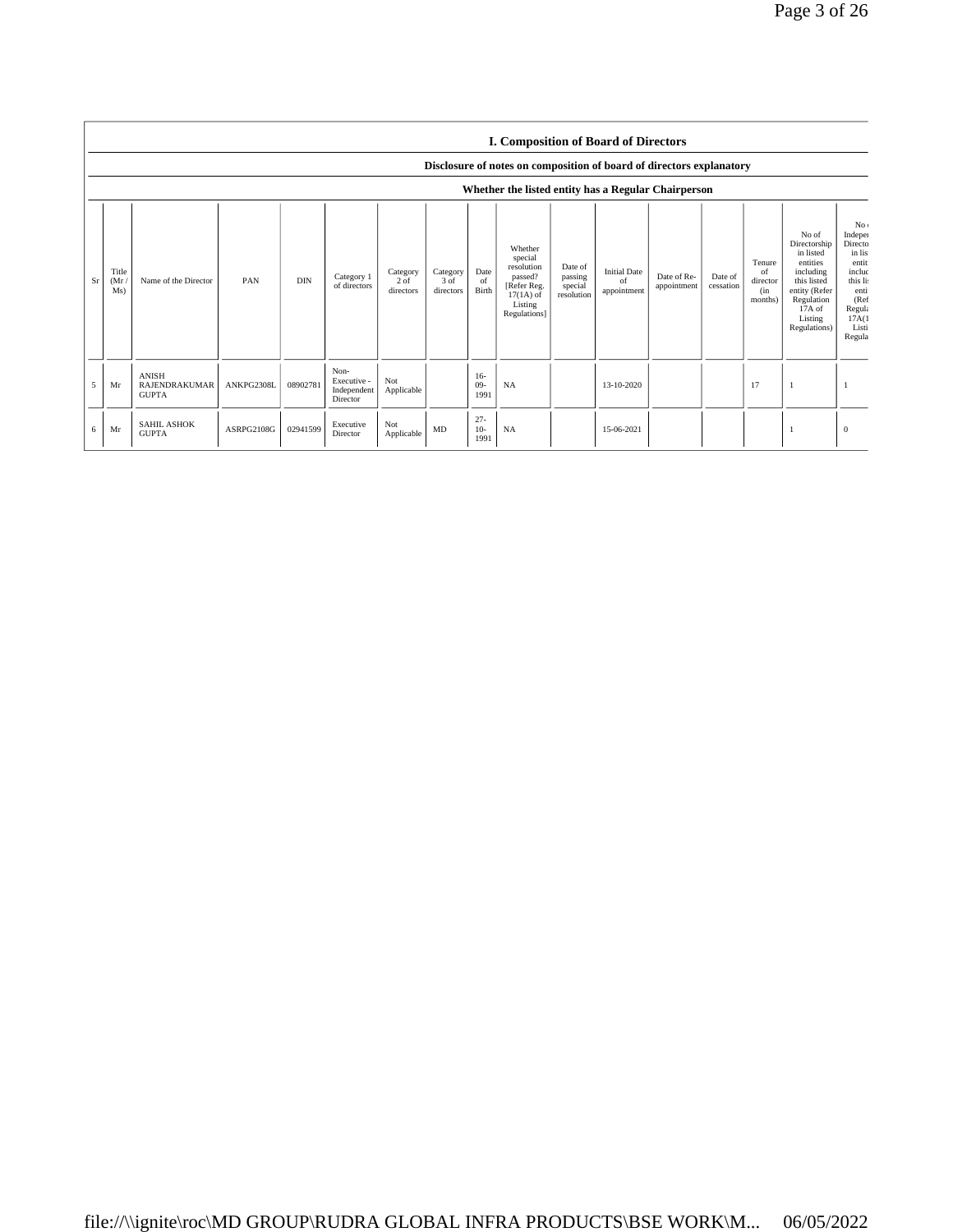|                | <b>Audit Committee Details</b> |                                              |                                                       |                            |                        |                      |         |  |  |  |
|----------------|--------------------------------|----------------------------------------------|-------------------------------------------------------|----------------------------|------------------------|----------------------|---------|--|--|--|
|                |                                |                                              | Whether the Audit Committee has a Regular Chairperson | Yes                        |                        |                      |         |  |  |  |
| Sr             | DIN<br>Number                  | Name of Committee<br>members                 | Category 1 of directors                               | Category 2 of<br>directors | Date of<br>Appointment | Date of<br>Cessation | Remarks |  |  |  |
|                | 07865629                       | VINODKUMAR JANGID                            | Non-Executive -<br><b>Independent Director</b>        | Chairperson                | 13-08-2019             |                      |         |  |  |  |
| $\overline{c}$ | 00175862                       | <b>ASHOKKUMAR</b><br><b>JAGDISHRAM GUPTA</b> | Non-Executive - Non<br><b>Independent Director</b>    | Member                     | 16-05-2015             |                      |         |  |  |  |
| 3              | 08821664                       | PARTH PARAGBHAI<br><b>VORA</b>               | Non-Executive -<br><b>Independent Director</b>        | Member                     | 30-09-2020             |                      |         |  |  |  |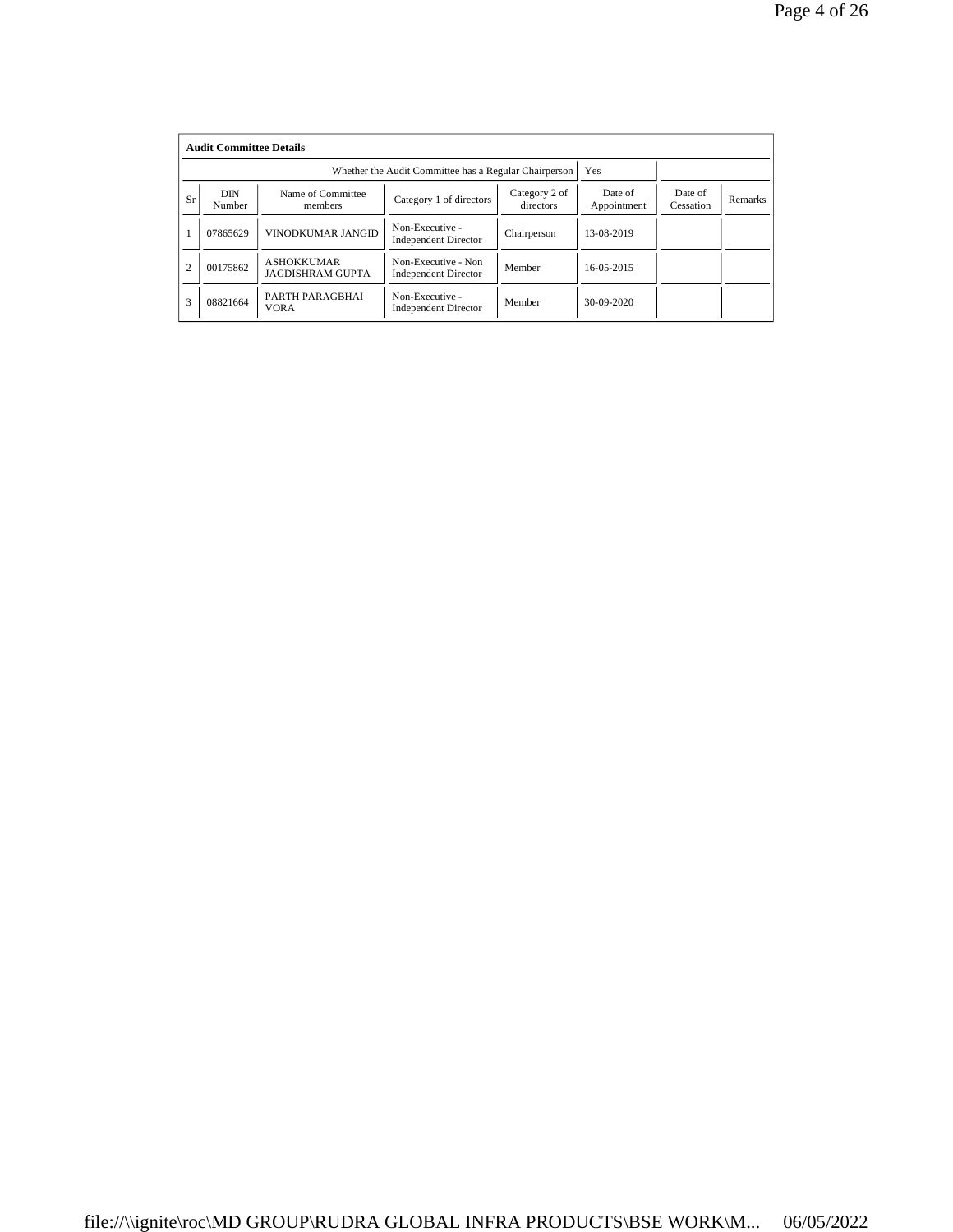|                | Nomination and remuneration committee |                                                                             |                                                    |                            |                        |                      |                |  |  |
|----------------|---------------------------------------|-----------------------------------------------------------------------------|----------------------------------------------------|----------------------------|------------------------|----------------------|----------------|--|--|
|                |                                       | Whether the Nomination and remuneration committee has a Regular Chairperson |                                                    | Yes                        |                        |                      |                |  |  |
| <b>Sr</b>      | <b>DIN</b><br>Number                  | Name of Committee<br>members                                                | Category 1 of directors                            | Category 2 of<br>directors | Date of<br>Appointment | Date of<br>Cessation | <b>Remarks</b> |  |  |
|                | 07865629                              | VINODKUMAR JANGID                                                           | Non-Executive -<br><b>Independent Director</b>     | Chairperson                | 13-08-2019             |                      |                |  |  |
| $\overline{2}$ | 00175862                              | <b>ASHOKKUMAR</b><br><b>JAGDISHRAM GUPTA</b>                                | Non-Executive - Non<br><b>Independent Director</b> | Member                     | 16-05-2015             |                      |                |  |  |
| 3              | 08821664                              | PARTH PARAGBHAI<br><b>VORA</b>                                              | Non-Executive -<br><b>Independent Director</b>     | Member                     | 30-09-2020             |                      |                |  |  |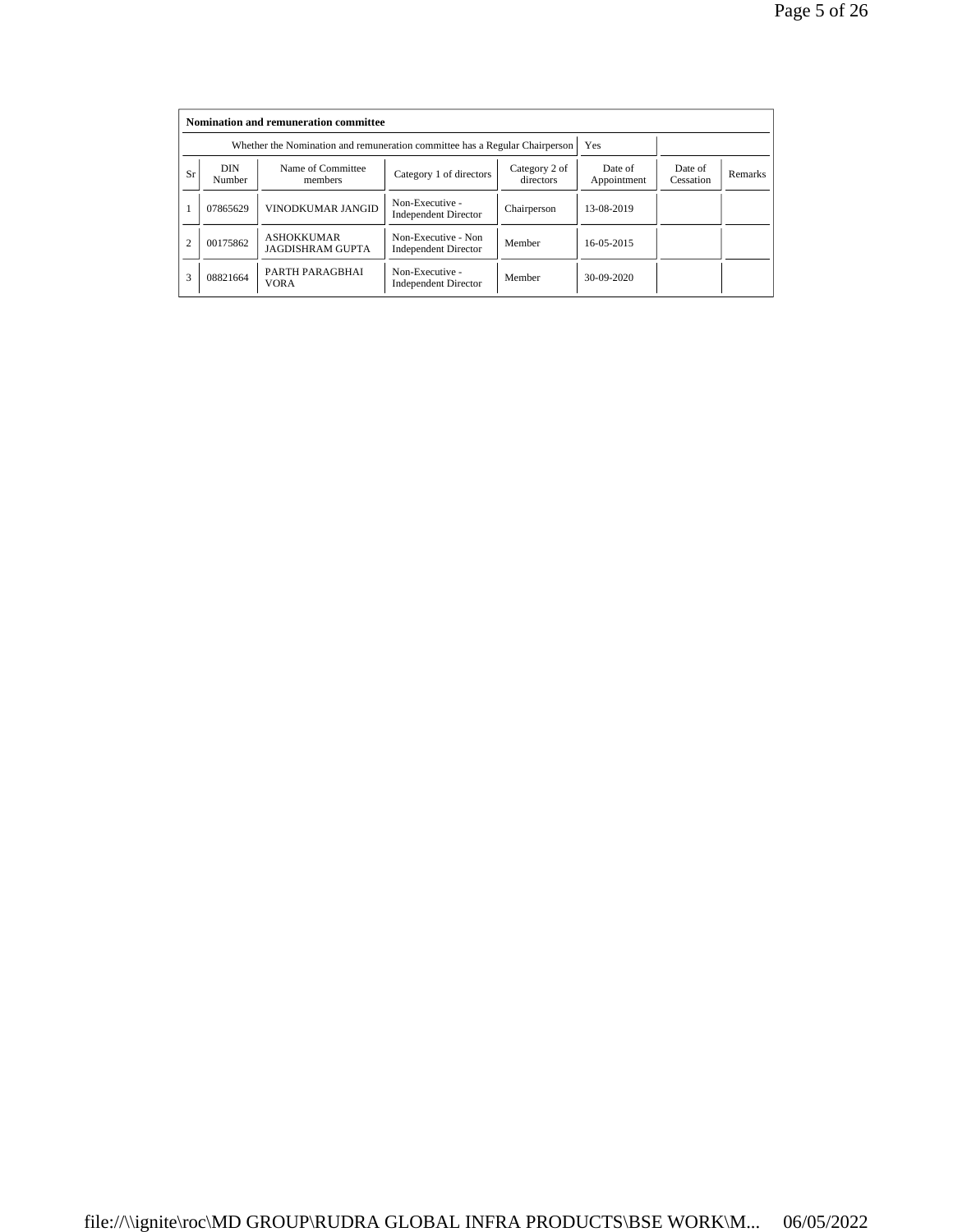|                | <b>Stakeholders Relationship Committee</b> |                                                                           |                                                    |                            |                        |                      |         |  |  |  |
|----------------|--------------------------------------------|---------------------------------------------------------------------------|----------------------------------------------------|----------------------------|------------------------|----------------------|---------|--|--|--|
|                |                                            | Whether the Stakeholders Relationship Committee has a Regular Chairperson |                                                    | Yes                        |                        |                      |         |  |  |  |
| Sr             | <b>DIN</b><br>Number                       | Name of Committee<br>members                                              | Category 1 of directors                            | Category 2 of<br>directors | Date of<br>Appointment | Date of<br>Cessation | Remarks |  |  |  |
|                | 07865629                                   | VINODKUMAR JANGID                                                         | Non-Executive -<br><b>Independent Director</b>     | Chairperson                | 13-08-2019             |                      |         |  |  |  |
| $\overline{2}$ | 00175862                                   | <b>ASHOKKUMAR</b><br><b>JAGDISHRAM GUPTA</b>                              | Non-Executive - Non<br><b>Independent Director</b> | Member                     | 16-05-2015             |                      |         |  |  |  |
| 3              | 08821664                                   | PARTH PARAGBHAI<br><b>VORA</b>                                            | Non-Executive -<br><b>Independent Director</b>     | Member                     | 30-09-2020             |                      |         |  |  |  |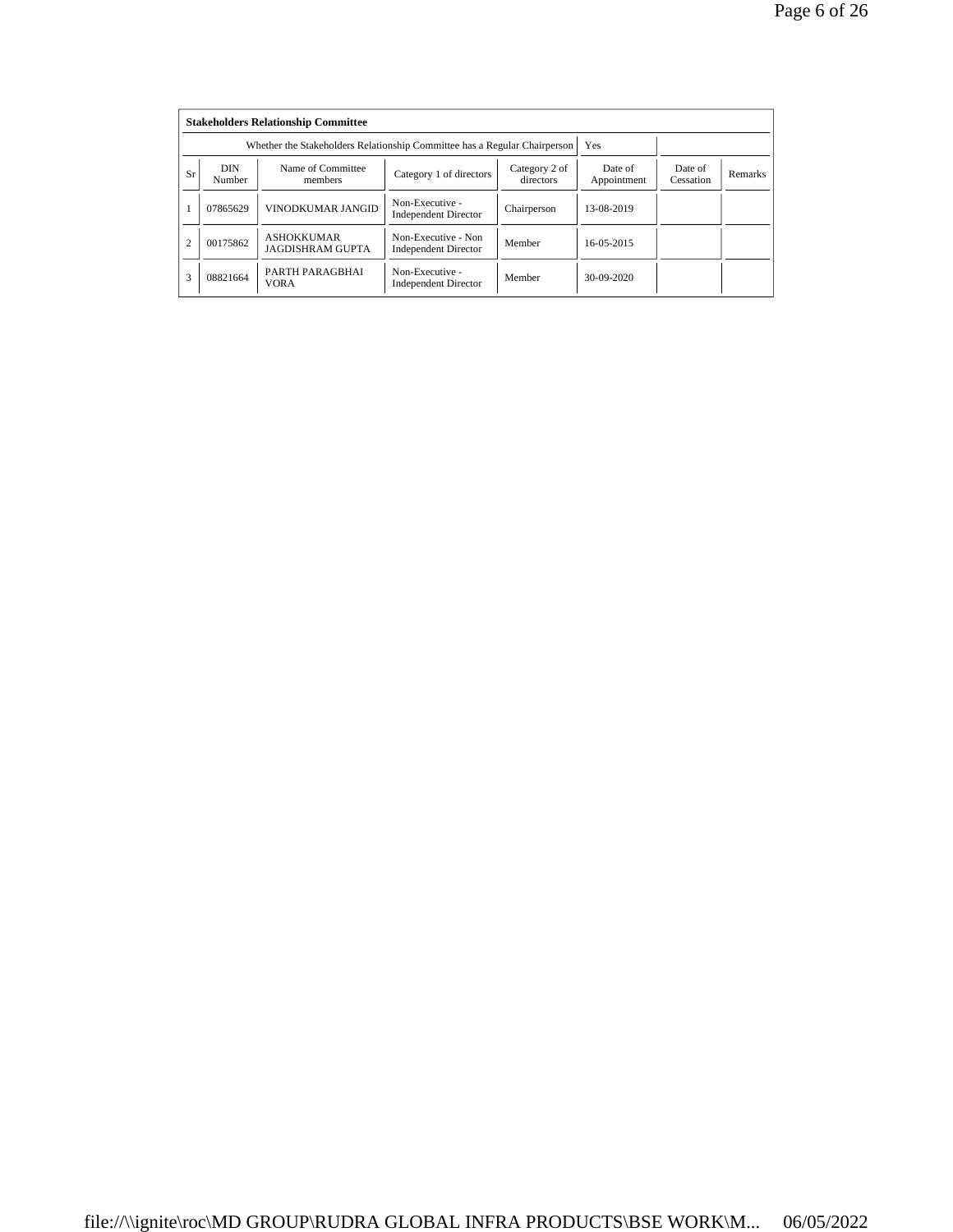|                                                                 | <b>Risk Management Committee</b> |                              |                            |                            |                        |                      |         |  |  |  |
|-----------------------------------------------------------------|----------------------------------|------------------------------|----------------------------|----------------------------|------------------------|----------------------|---------|--|--|--|
| Whether the Risk Management Committee has a Regular Chairperson |                                  |                              |                            |                            |                        |                      |         |  |  |  |
| Sr                                                              | DIN<br>Number                    | Name of Committee<br>members | Category 1 of<br>directors | Category 2 of<br>directors | Date of<br>Appointment | Date of<br>Cessation | Remarks |  |  |  |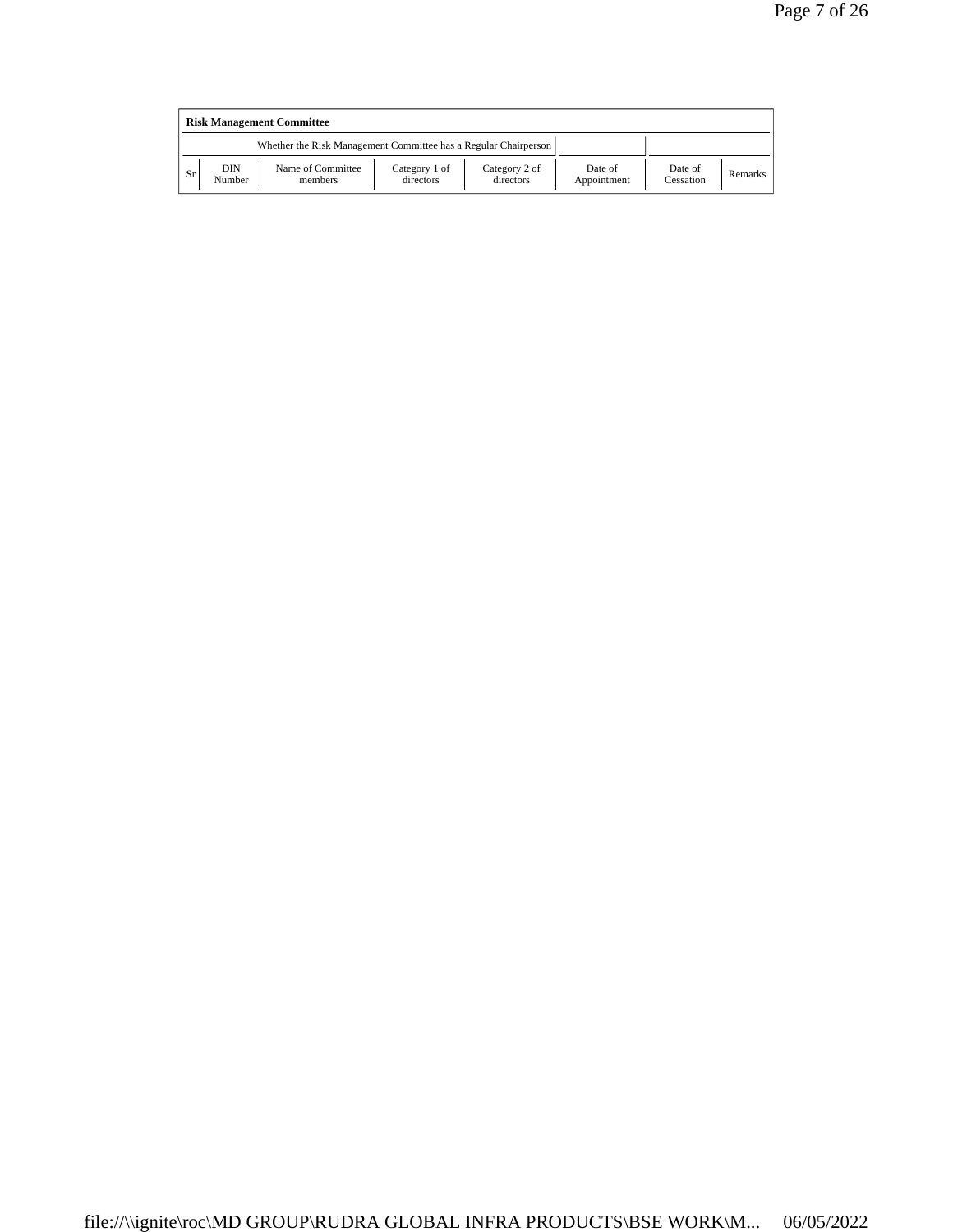|                | <b>Corporate Social Responsibility Committee</b> |                                                                                 |                                                    |                            |                        |                      |         |  |  |
|----------------|--------------------------------------------------|---------------------------------------------------------------------------------|----------------------------------------------------|----------------------------|------------------------|----------------------|---------|--|--|
|                |                                                  | Whether the Corporate Social Responsibility Committee has a Regular Chairperson |                                                    | Yes                        |                        |                      |         |  |  |
| <b>Sr</b>      | <b>DIN</b><br>Number                             | Name of Committee<br>members                                                    | Category 1 of directors                            | Category 2 of<br>directors | Date of<br>Appointment | Date of<br>Cessation | Remarks |  |  |
|                | 07865629                                         | VINODKUMAR JANGID                                                               | Non-Executive -<br><b>Independent Director</b>     | Chairperson                | 13-08-2019             |                      |         |  |  |
| $\overline{2}$ | 00175862                                         | <b>ASHOKKUMAR</b><br><b>JAGDISHRAM GUPTA</b>                                    | Non-Executive - Non<br><b>Independent Director</b> | Member                     | 16-05-2015             |                      |         |  |  |
| 3              | 08821664                                         | PARTH PARAGBHAI<br><b>VORA</b>                                                  | Non-Executive -<br><b>Independent Director</b>     | Member                     | 30-09-2020             |                      |         |  |  |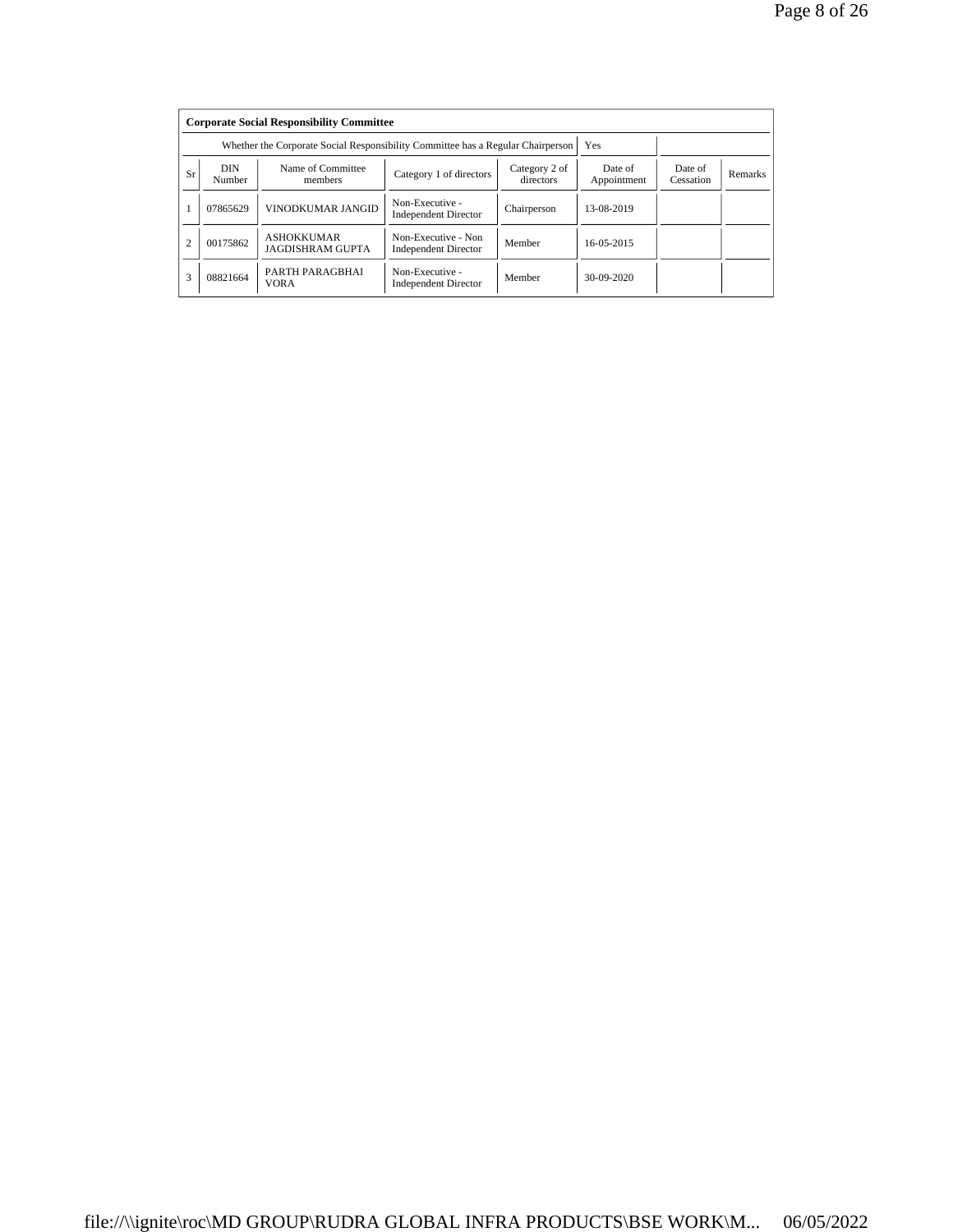|    | <b>Other Committee</b> |                              |                            |                            |                            |         |
|----|------------------------|------------------------------|----------------------------|----------------------------|----------------------------|---------|
| Sr | DIN<br>Number          | Name of Committee<br>members | Name of other<br>committee | Category 1 of<br>directors | Category 2 of<br>directors | Remarks |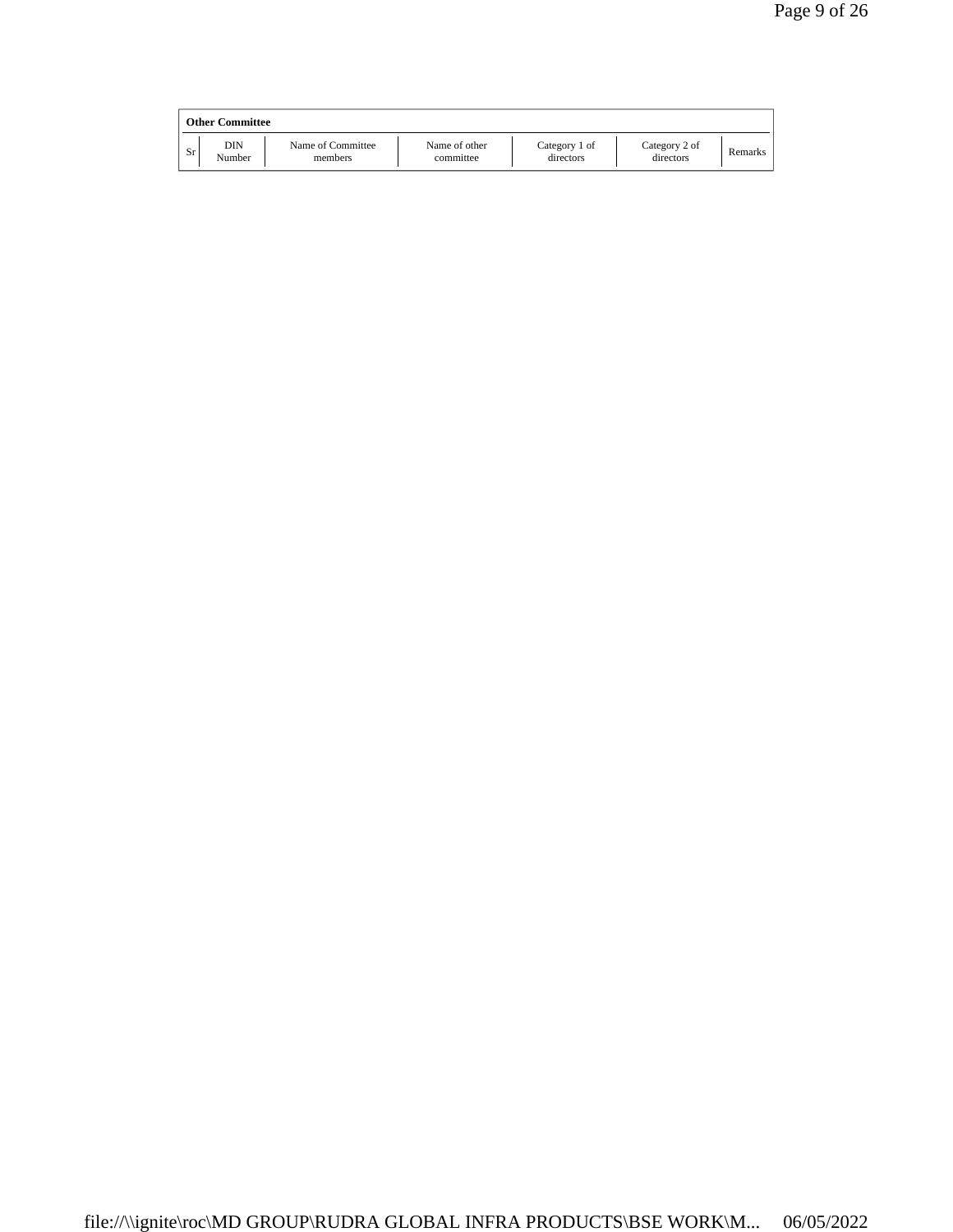|                | <b>Annexure 1</b>                                                 |                                                                  |                                                                      |                                       |                                                     |                                                                                         |                                                                        |  |  |
|----------------|-------------------------------------------------------------------|------------------------------------------------------------------|----------------------------------------------------------------------|---------------------------------------|-----------------------------------------------------|-----------------------------------------------------------------------------------------|------------------------------------------------------------------------|--|--|
|                | <b>Annexure 1</b>                                                 |                                                                  |                                                                      |                                       |                                                     |                                                                                         |                                                                        |  |  |
|                | <b>III.</b> Meeting of Board of Directors                         |                                                                  |                                                                      |                                       |                                                     |                                                                                         |                                                                        |  |  |
|                | Disclosure of notes on meeting of                                 | board of directors explanatory                                   |                                                                      |                                       |                                                     |                                                                                         |                                                                        |  |  |
| <b>Sr</b>      | $Date(s)$ of<br>meeting (if<br>any) in the<br>previous<br>quarter | $Date(s)$ of<br>meeting (if<br>any) in the<br>current<br>quarter | Maximum gap<br>between any two<br>consecutive (in<br>number of days) | Notes for<br>not<br>providing<br>Date | Whether<br>requirement of<br>Quorum met<br>(Yes/No) | Number of Directors<br>present* (All<br>directors including<br>Independent<br>Director) | No. of<br>Independent<br><b>Directors</b><br>attending the<br>meeting* |  |  |
|                | 23-10-2021                                                        |                                                                  |                                                                      |                                       | Yes                                                 | 6                                                                                       | 3                                                                      |  |  |
| $\overline{2}$ | $01 - 12 - 2021$                                                  |                                                                  | 38                                                                   |                                       | Yes                                                 | 6                                                                                       | 3                                                                      |  |  |
| 3              |                                                                   | 10-02-2022                                                       | 70                                                                   |                                       | Yes                                                 | 6                                                                                       | 3                                                                      |  |  |
| 4              |                                                                   | 25-03-2022                                                       | 42                                                                   |                                       | Yes                                                 | 6                                                                                       | 3                                                                      |  |  |
| 5              |                                                                   | 28-03-2022                                                       | $\overline{c}$                                                       |                                       | Yes                                                 | 6                                                                                       | 3                                                                      |  |  |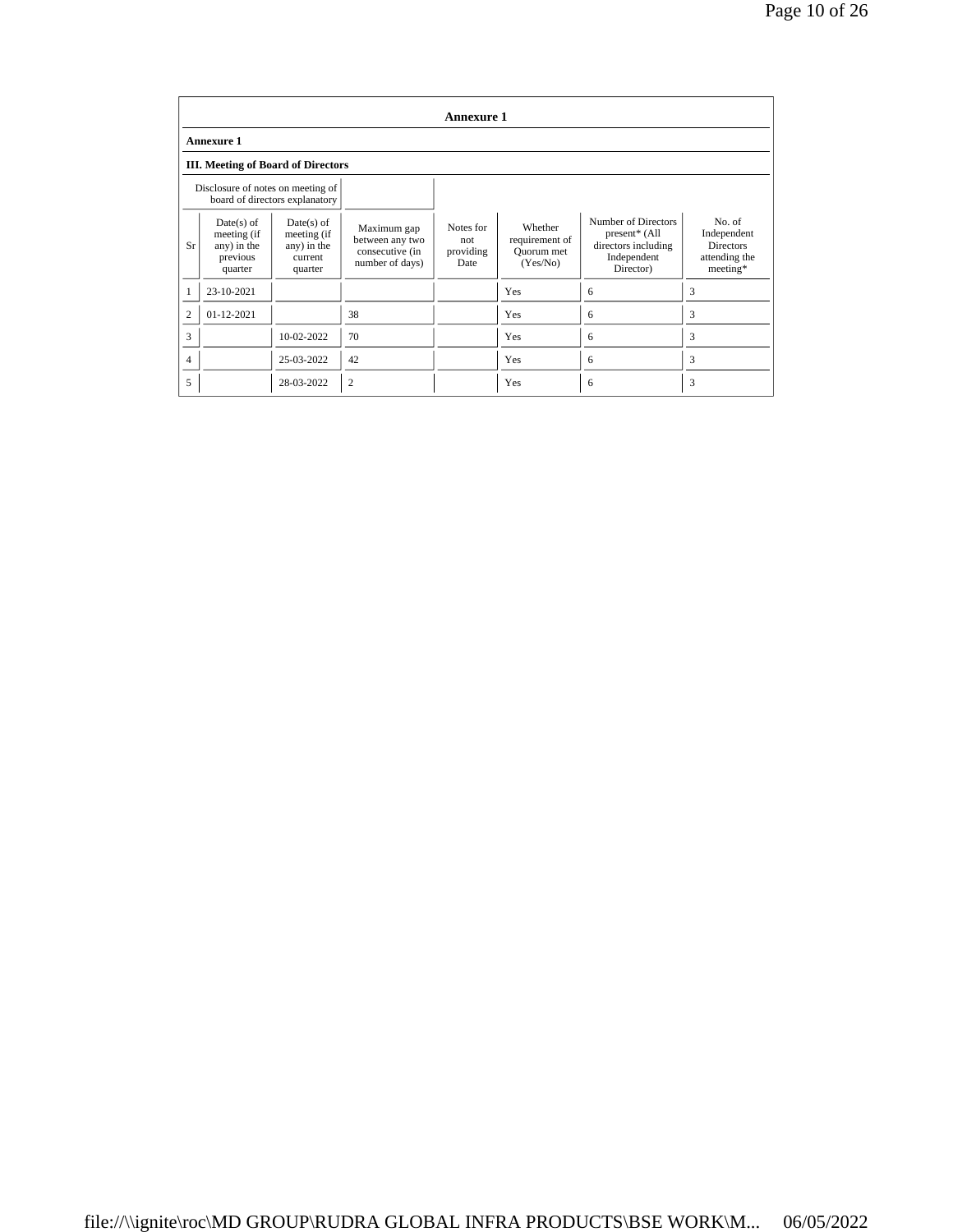|                | <b>Annexure 1</b>                                  |                                                                                                                     |                                                                            |                               |                                       |                                                          |                                                                                                      |                                                                        |  |  |
|----------------|----------------------------------------------------|---------------------------------------------------------------------------------------------------------------------|----------------------------------------------------------------------------|-------------------------------|---------------------------------------|----------------------------------------------------------|------------------------------------------------------------------------------------------------------|------------------------------------------------------------------------|--|--|
|                | <b>IV. Meeting of Committees</b>                   |                                                                                                                     |                                                                            |                               |                                       |                                                          |                                                                                                      |                                                                        |  |  |
|                |                                                    |                                                                                                                     |                                                                            |                               |                                       | Disclosure of notes on meeting of committees explanatory |                                                                                                      |                                                                        |  |  |
| <b>Sr</b>      | Name of<br>Committee                               | $Date(s)$ of<br>meeting (Enter<br>dates of Previous<br>quarter and<br>Current quarter in<br>chronological<br>order) | Maximum<br>gap between<br>any two<br>consecutive<br>(in number of<br>days) | Name of<br>other<br>committee | Reson for<br>not<br>providing<br>date | Whether<br>requirement<br>of Quorum<br>met(Yes/No)       | Number of<br><b>Directors</b><br>present* (All<br>directors<br>including<br>Independent<br>Director) | No. of<br>Independent<br><b>Directors</b><br>attending the<br>meeting* |  |  |
| $\mathbf{1}$   | Audit<br>Committee                                 | 23-10-2021                                                                                                          |                                                                            |                               |                                       | Yes                                                      | 3                                                                                                    | 2                                                                      |  |  |
| $\overline{c}$ | Audit<br>Committee                                 | 10-02-2022                                                                                                          | 109                                                                        |                               |                                       | Yes                                                      | 3                                                                                                    | $\overline{c}$                                                         |  |  |
| 3              | Nomination<br>and<br>remuneration<br>committee     | $01 - 12 - 2021$                                                                                                    |                                                                            |                               |                                       | Yes                                                      | 3                                                                                                    | $\overline{2}$                                                         |  |  |
| $\overline{4}$ | <b>Stakeholders</b><br>Relationship<br>Committee   | 10-02-2022                                                                                                          |                                                                            |                               |                                       | Yes                                                      | 3                                                                                                    | $\overline{2}$                                                         |  |  |
| 5              | Corporate<br>Social<br>Responsibility<br>Committee | $01-03-2022$                                                                                                        |                                                                            |                               |                                       | Yes                                                      | 3                                                                                                    | $\overline{c}$                                                         |  |  |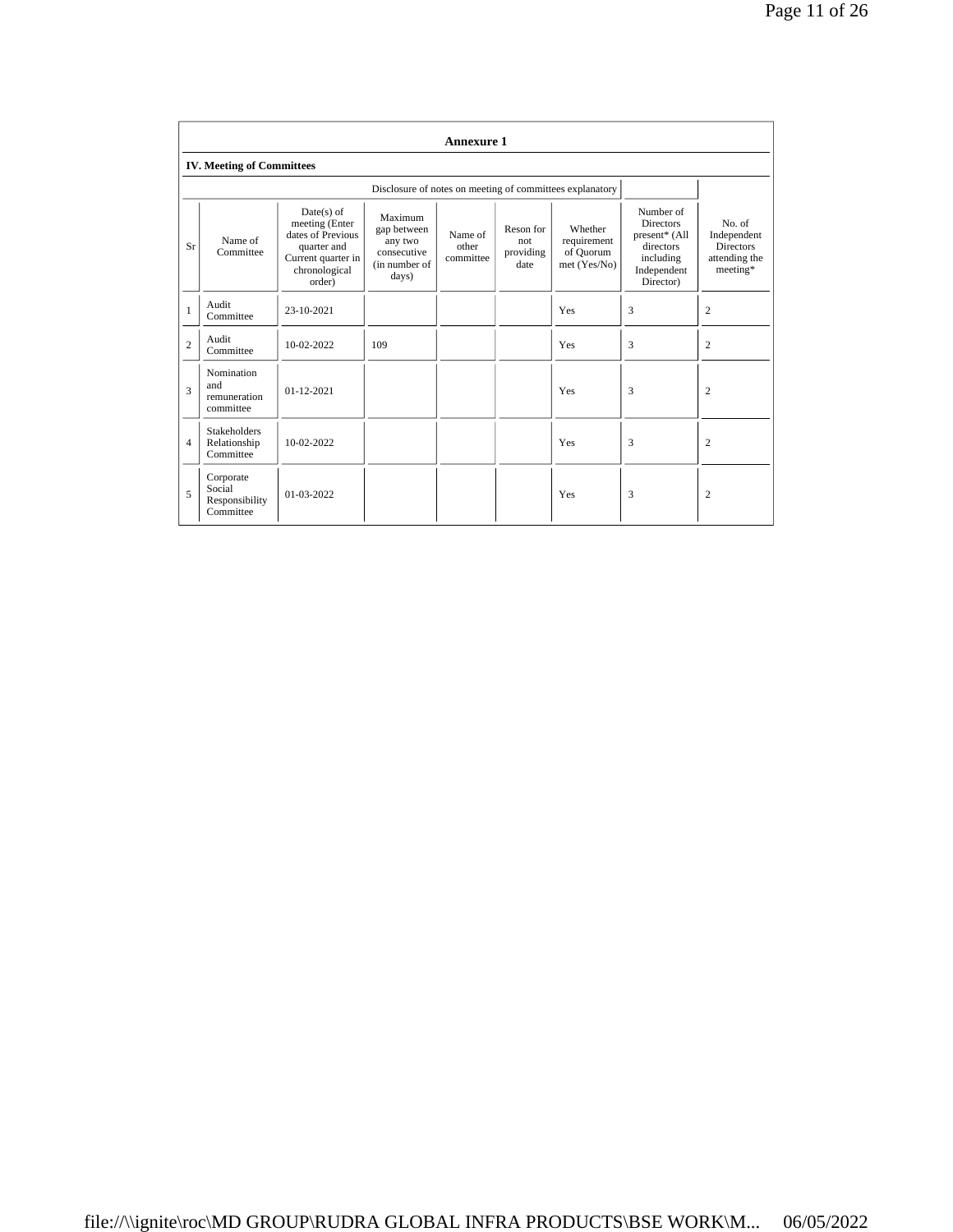|    | Annexure 1                                                                                                |                                  |                                                                    |  |  |  |  |
|----|-----------------------------------------------------------------------------------------------------------|----------------------------------|--------------------------------------------------------------------|--|--|--|--|
|    | <b>V. Related Party Transactions</b>                                                                      |                                  |                                                                    |  |  |  |  |
| Sr | Subject                                                                                                   | Compliance status<br>(Yes/No/NA) | If status is "No" details of non-<br>compliance may be given here. |  |  |  |  |
|    | Whether prior approval of audit committee obtained                                                        | Yes                              |                                                                    |  |  |  |  |
|    | Whether shareholder approval obtained for material RPT                                                    | <b>NA</b>                        |                                                                    |  |  |  |  |
| 3  | Whether details of RPT entered into pursuant to omnibus<br>approval have been reviewed by Audit Committee | Yes                              |                                                                    |  |  |  |  |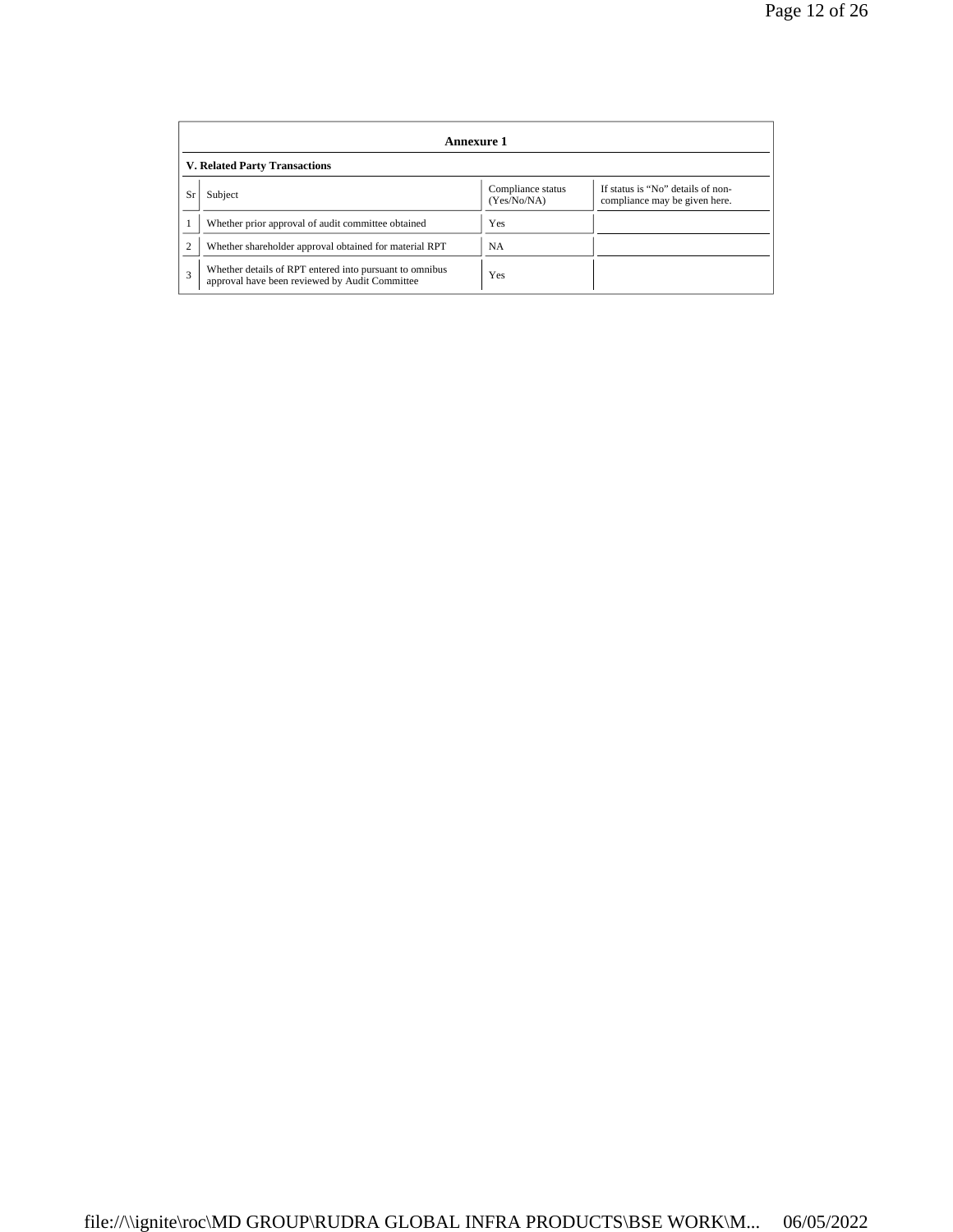|                          | Annexure 1                                                                                                                                                                                                      |                               |
|--------------------------|-----------------------------------------------------------------------------------------------------------------------------------------------------------------------------------------------------------------|-------------------------------|
|                          | <b>VI. Affirmations</b>                                                                                                                                                                                         |                               |
| Sr                       | Subject                                                                                                                                                                                                         | Compliance status<br>(Yes/No) |
|                          | The composition of Board of Directors is in terms of SEBI (Listing obligations and disclosure requirements)<br>Regulations, 2015                                                                                | Yes                           |
| $\mathfrak{D}$           | The composition of the following committees is in terms of SEBI(Listing obligations and disclosure<br>requirements) Regulations, 2015 a. Audit Committee                                                        | Yes                           |
| 3                        | The composition of the following committees is in terms of SEBI(Listing obligations and disclosure<br>requirements) Regulations, 2015. b. Nomination & remuneration committee                                   | Yes                           |
| $\overline{4}$           | The composition of the following committees is in terms of SEBI(Listing obligations and disclosure<br>requirements) Regulations, 2015. c. Stakeholders relationship committee                                   | Yes                           |
| $\overline{\phantom{0}}$ | The composition of the following committees is in terms of SEBI(Listing obligations and disclosure<br>requirements) Regulations, 2015. d. Risk management committee (applicable to the top 500 listed entities) | <b>NA</b>                     |
| 6                        | The committee members have been made aware of their powers, role and responsibilities as specified in SEBI<br>(Listing obligations and disclosure requirements) Regulations, 2015.                              | Yes                           |
| $\overline{7}$           | The meetings of the board of directors and the above committees have been conducted in the manner as<br>specified in SEBI (Listing obligations and disclosure requirements) Regulations, 2015.                  | Yes                           |
| 8                        | This report and/or the report submitted in the previous quarter has been placed before Board of Directors.                                                                                                      | Yes                           |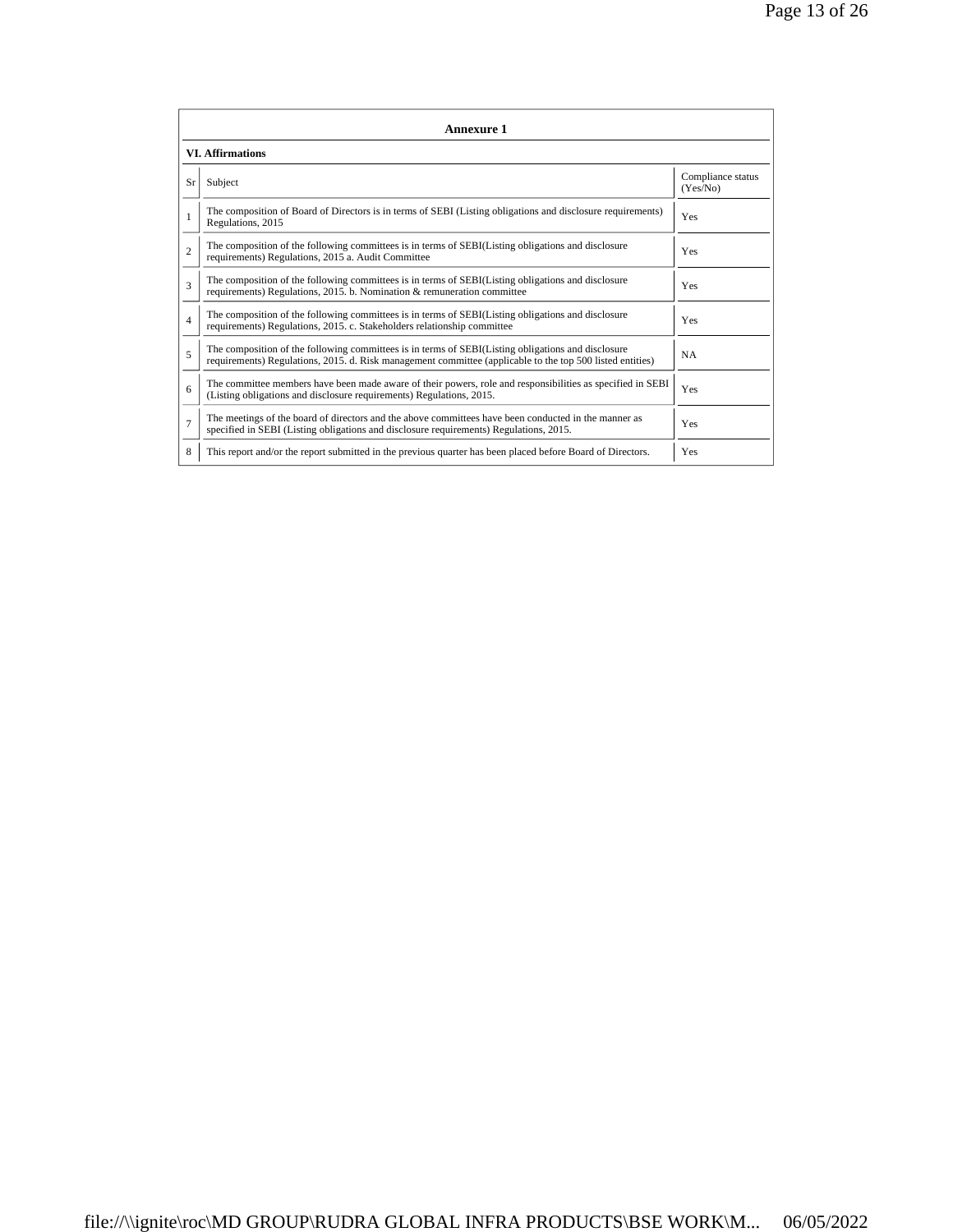|                | Annexure 1        |                          |  |  |
|----------------|-------------------|--------------------------|--|--|
| Sr             | Subject           | Compliance status        |  |  |
|                | Name of signatory | Sahil Ashokkumar Gupta   |  |  |
| $\overline{2}$ | Designation       | <b>Managing Director</b> |  |  |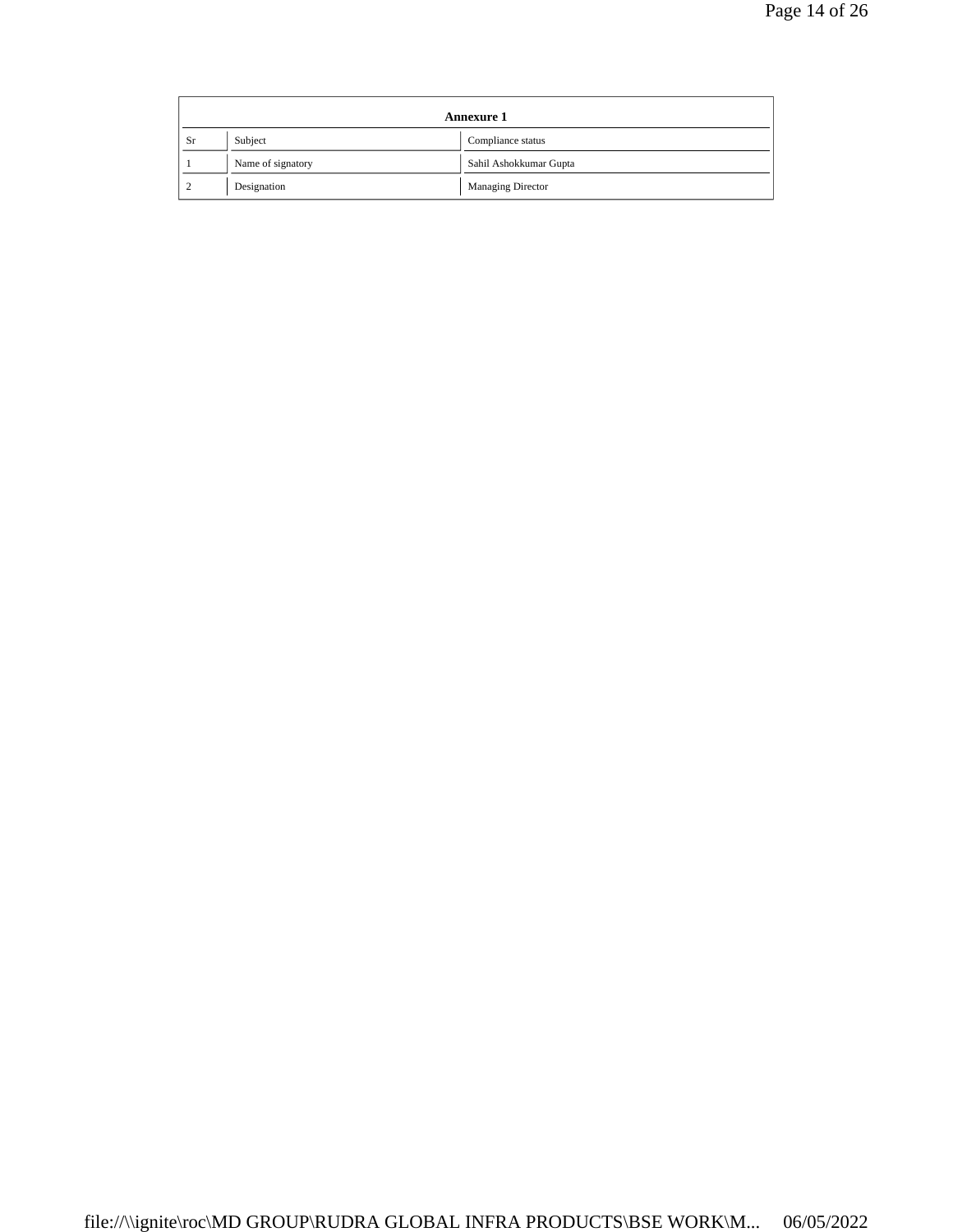|                | <b>Annexure II</b>                                                                                              |                                  |                                                                    |                          |  |
|----------------|-----------------------------------------------------------------------------------------------------------------|----------------------------------|--------------------------------------------------------------------|--------------------------|--|
|                | Annexure II to be submitted by listed entity at the end of the financial year (for the whole of financial year) |                                  |                                                                    |                          |  |
|                | I. Disclosure on website in terms of Listing Regulations                                                        |                                  |                                                                    |                          |  |
| Sr             | Item                                                                                                            | Compliance status<br>(Yes/No/NA) | If status is "No" details of non-<br>compliance may be given here. | Web address              |  |
| 1              | Details of business                                                                                             | Yes                              |                                                                    | http://www.rudratmx.com/ |  |
| $\overline{c}$ | Terms and conditions of appointment of<br>independent directors                                                 | Yes                              |                                                                    | http://www.rudratmx.com/ |  |
| 3              | Composition of various committees of<br>board of directors                                                      | Yes                              |                                                                    | http://www.rudratmx.com/ |  |
| $\overline{4}$ | Code of conduct of board of directors<br>and senior management personnel                                        | Yes                              |                                                                    | http://www.rudratmx.com/ |  |
| 5              | Details of establishment of vigil<br>mechanism/Whistle Blower policy                                            | Yes                              |                                                                    | http://www.rudratmx.com/ |  |
| 6              | Criteria of making payments to non-<br>executive directors                                                      | Yes                              |                                                                    | http://www.rudratmx.com/ |  |
| $\overline{7}$ | Policy on dealing with related party<br>transactions                                                            | Yes                              |                                                                    | http://www.rudratmx.com/ |  |
| 8              | Policy for determining 'material'<br>subsidiaries                                                               | Yes                              |                                                                    | http://www.rudratmx.com/ |  |
| $\mathbf Q$    | Details of familiarization programmes<br>imparted to independent directors                                      | Yes                              |                                                                    | http://www.rudratmx.com/ |  |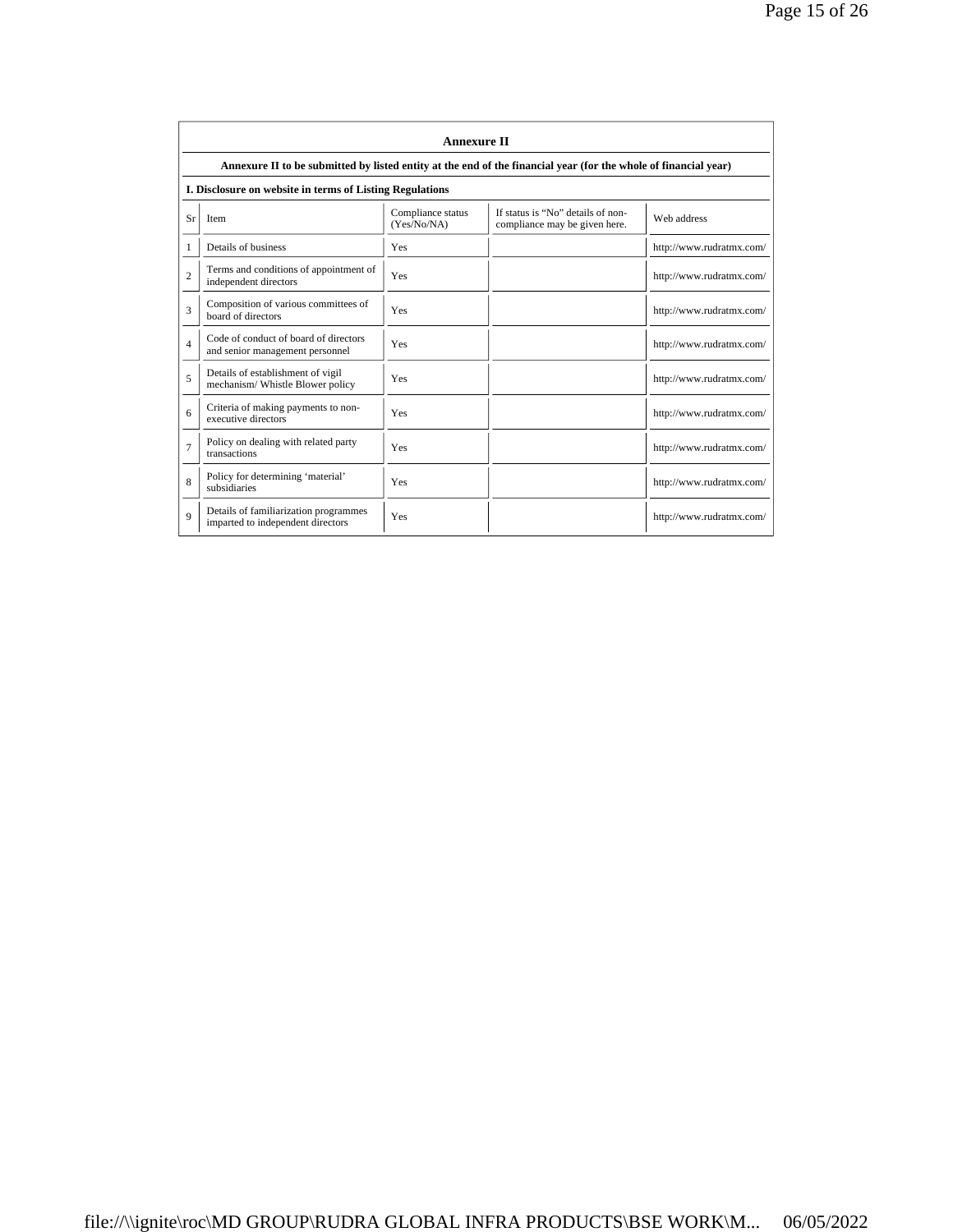|    |                                                                                                                                                                                                 | <b>Annexure II</b>                  |                                                                      |                          |
|----|-------------------------------------------------------------------------------------------------------------------------------------------------------------------------------------------------|-------------------------------------|----------------------------------------------------------------------|--------------------------|
|    | Annexure II to be submitted by listed entity at the end of the financial year (for the whole of financial year)                                                                                 |                                     |                                                                      |                          |
|    | I. Disclosure on website in terms of Listing Regulations                                                                                                                                        |                                     |                                                                      |                          |
| Sr | <b>Item</b>                                                                                                                                                                                     | Compliance<br>status<br>(Yes/No/NA) | If status is "No" details<br>of non-compliance may<br>be given here. | Web address              |
| 10 | Contact information of the designated officials of the<br>listed entity who are responsible for assisting and<br>handling investor grievances                                                   | Yes                                 |                                                                      | http://www.rudratmx.com/ |
| 11 | email address for grievance redressal and other relevant<br>details                                                                                                                             | Yes                                 |                                                                      | http://www.rudratmx.com/ |
| 12 | Financial results                                                                                                                                                                               | Yes                                 |                                                                      | http://www.rudratmx.com/ |
| 13 | Shareholding pattern                                                                                                                                                                            | Yes                                 |                                                                      | http://www.rudratmx.com/ |
| 14 | Details of agreements entered into with the media<br>companies and/or their associates                                                                                                          | <b>NA</b>                           |                                                                      |                          |
| 15 | Schedule of analyst or institutional investor meet and<br>presentations made by the listed entity to analysts or<br>institutional investors simultaneously with submission<br>to stock exchange | <b>NA</b>                           |                                                                      |                          |
| 16 | New name and the old name of the listed entity                                                                                                                                                  | <b>Yes</b>                          |                                                                      | http://www.rudratmx.com/ |
| 17 | Advertisements as per regulation 47 (1)                                                                                                                                                         | Yes                                 |                                                                      | http://www.rudratmx.com/ |
| 18 | Credit rating or revision in credit rating obtained                                                                                                                                             | Yes                                 |                                                                      | http://www.rudratmx.com/ |
| 19 | Separate audited financial statements of each<br>subsidiary of the listed entity in respect of a relevant<br>financial year                                                                     | Yes                                 |                                                                      | http://www.rudratmx.com/ |
| 20 | Whether company has provided information under<br>separate section on its website as per Regulation 46(2)                                                                                       | Yes                                 |                                                                      | http://www.rudratmx.com/ |
| 21 | Materiality Policy as per Regulation 30                                                                                                                                                         | Yes                                 |                                                                      | http://www.rudratmx.com/ |
| 22 | Dividend Distribution policy as per Regulation 43A (as<br>applicable)                                                                                                                           | <b>NA</b>                           |                                                                      |                          |
| 23 | It is certified that these contents on the website of the<br>listed entity are correct                                                                                                          | Yes                                 |                                                                      | http://www.rudratmx.com/ |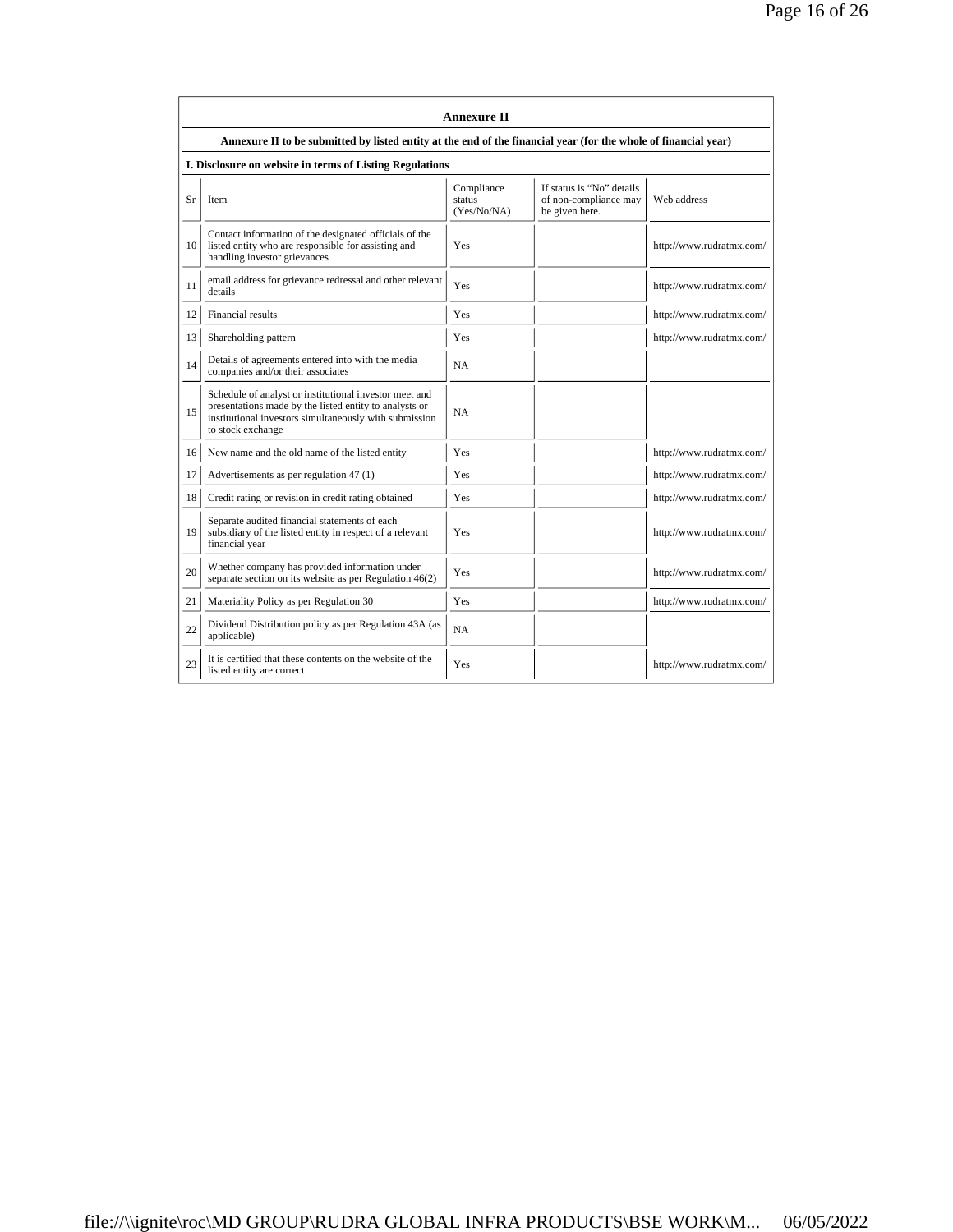|              |                                                                                                                         | <b>Annexure II</b>        |                                  |                                                                    |
|--------------|-------------------------------------------------------------------------------------------------------------------------|---------------------------|----------------------------------|--------------------------------------------------------------------|
|              | <b>II. Annual Affirmations</b>                                                                                          |                           |                                  |                                                                    |
| Sr           | Particulars                                                                                                             | Regulation<br>Number      | Compliance status<br>(Yes/No/NA) | If status is "No" details of non-<br>compliance may be given here. |
| $\mathbf{1}$ | Independent director(s) have been appointed in terms<br>of specified criteria of 'independence' and/or<br>'eligibility' | $16(1)(b)$ & 25<br>(6)    | Yes                              |                                                                    |
| 2            | Board composition                                                                                                       | 17(1), 17(1A)<br>& 17(1B) | Yes                              |                                                                    |
| 3            | Meeting of Board of directors                                                                                           | 17(2)                     | Yes                              |                                                                    |
| 4            | Quorum of Board meeting                                                                                                 | 17(2A)                    | Yes                              |                                                                    |
| 5            | Review of Compliance Reports                                                                                            | 17(3)                     | Yes                              |                                                                    |
| 6            | Plans for orderly succession for appointments                                                                           | 17(4)                     | Yes                              |                                                                    |
| 7            | Code of Conduct                                                                                                         | 17(5)                     | Yes                              |                                                                    |
| 8            | Fees/compensation                                                                                                       | 17(6)                     | Yes                              |                                                                    |
| 9            | Minimum Information                                                                                                     | 17(7)                     | Yes                              |                                                                    |
| 10           | Compliance Certificate                                                                                                  | 17(8)                     | Yes                              |                                                                    |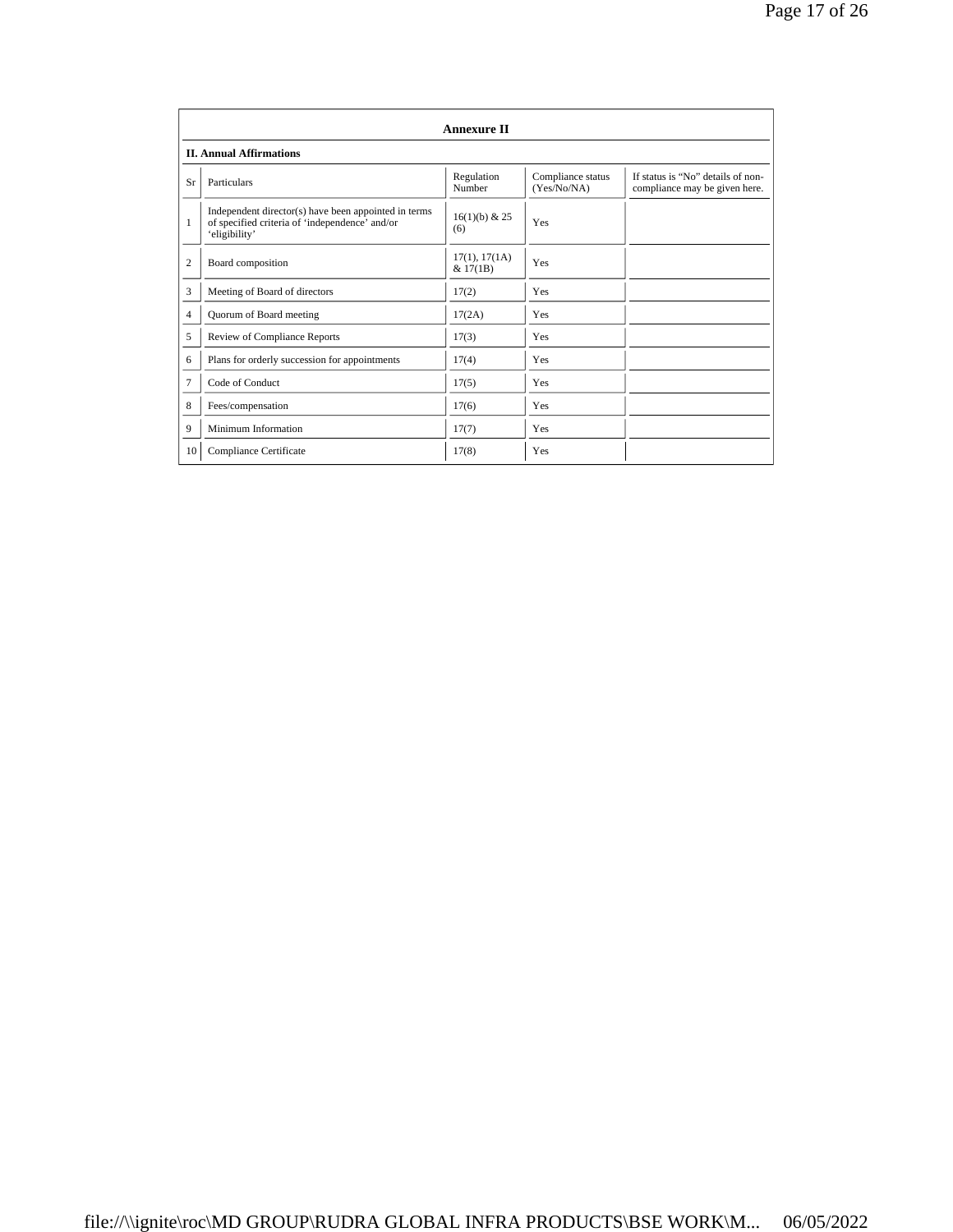|    | <b>Annexure II</b>                                         |                            |                                  |                                                                    |  |
|----|------------------------------------------------------------|----------------------------|----------------------------------|--------------------------------------------------------------------|--|
|    | <b>II. Annual Affirmations</b>                             |                            |                                  |                                                                    |  |
| Sr | Particulars                                                | Regulation<br>Number       | Compliance status<br>(Yes/No/NA) | If status is "No" details of non-<br>compliance may be given here. |  |
| 11 | Risk Assessment & Management                               | 17(9)                      | Yes                              |                                                                    |  |
| 12 | Performance Evaluation of Independent<br><b>Directors</b>  | 17(10)                     | Yes                              |                                                                    |  |
| 13 | Recommendation of Board                                    | 17(11)                     | Yes                              |                                                                    |  |
| 14 | Maximum number of Directorships                            | 17A                        | Yes                              |                                                                    |  |
| 15 | <b>Composition of Audit Committee</b>                      | 18(1)                      | Yes                              |                                                                    |  |
| 16 | Meeting of Audit Committee                                 | 18(2)                      | Yes                              |                                                                    |  |
| 17 | Composition of nomination &<br>remuneration committee      | 19(1) & (2)                | Yes                              |                                                                    |  |
| 18 | Ouorum of Nomination and Remuneration<br>Committee meeting | 19(2A)                     | Yes                              |                                                                    |  |
| 19 | Meeting of Nomination and Remuneration<br>Committee        | 19(3A)                     | Yes                              |                                                                    |  |
| 20 | Composition of Stakeholder Relationship<br>Committee       | $20(1), 20(2)$ &<br>20(2A) | Yes                              |                                                                    |  |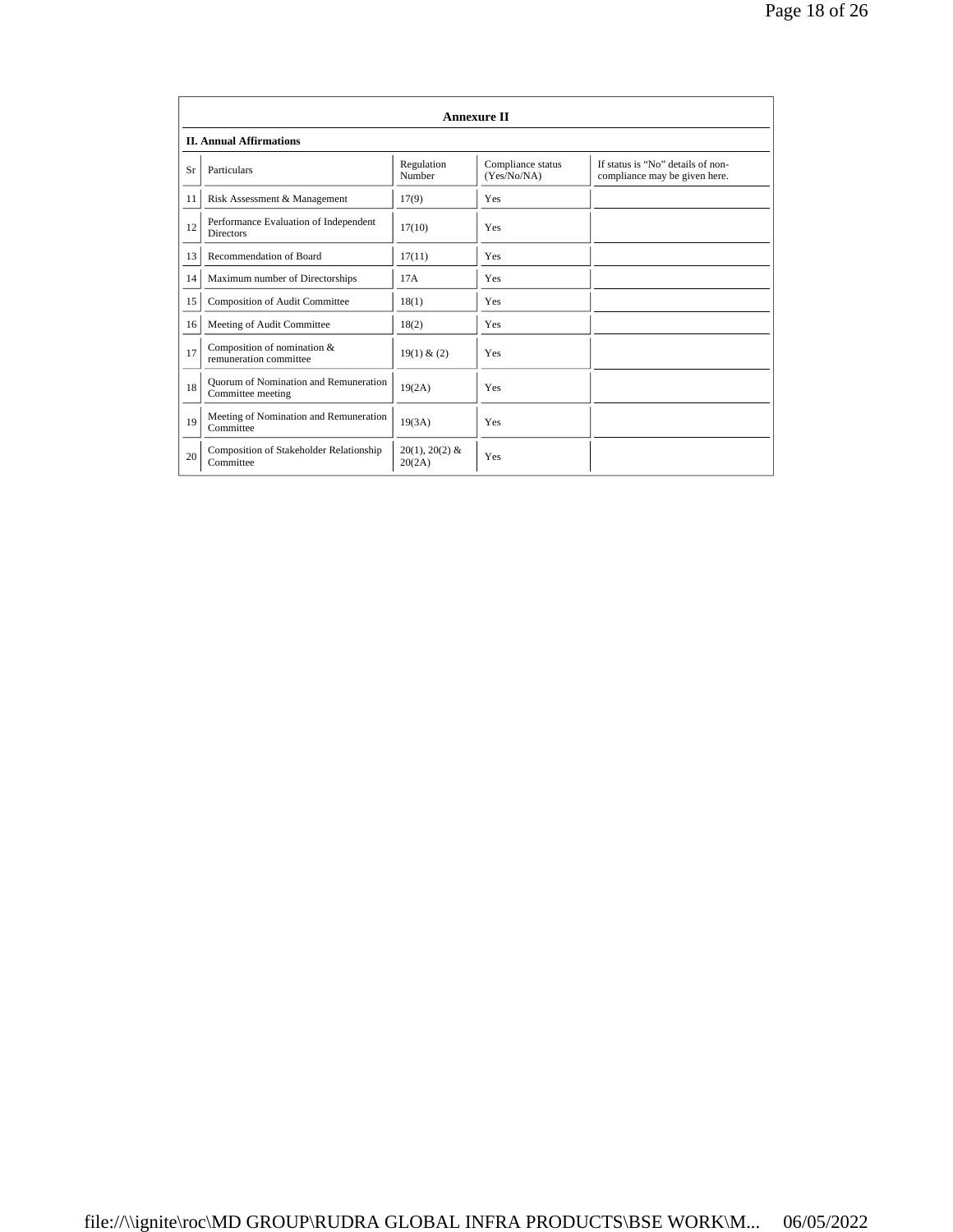|    | <b>Annexure II</b>                                                                     |                                                 |                                  |                                                                    |
|----|----------------------------------------------------------------------------------------|-------------------------------------------------|----------------------------------|--------------------------------------------------------------------|
|    | <b>II. Annual Affirmations</b>                                                         |                                                 |                                  |                                                                    |
| Sr | Particulars                                                                            | Regulation<br>Number                            | Compliance status<br>(Yes/No/NA) | If status is "No" details of non-<br>compliance may be given here. |
| 21 | Meeting of Stakeholders Relationship<br>Committee                                      | 20(3A)                                          | Yes                              |                                                                    |
| 22 | Composition and role of risk management<br>committee                                   | 21(1), (2), (3), (4)                            | <b>NA</b>                        |                                                                    |
| 23 | Meeting of Risk Management Committee                                                   | 21(3A)                                          | <b>NA</b>                        |                                                                    |
| 24 | Vigil Mechanism                                                                        | 22                                              | <b>Yes</b>                       |                                                                    |
| 25 | Policy for related party Transaction                                                   | $23(1)$ , $(1A)$ , $(5)$ , $(6)$ ,<br>(7) & (8) | Yes                              |                                                                    |
| 26 | Prior or Omnibus approval of Audit<br>Committee for all related party transactions     | 23(2), (3)                                      | Yes                              |                                                                    |
| 27 | Approval for material related party<br>transactions                                    | 23(4)                                           | Yes                              |                                                                    |
| 28 | Disclosure of related party transactions on<br>consolidated basis                      | 23(9)                                           | Yes                              |                                                                    |
| 29 | Composition of Board of Directors of unlisted<br>material Subsidiary                   | 24(1)                                           | <b>NA</b>                        |                                                                    |
| 30 | Other Corporate Governance requirements<br>with respect to subsidiary of listed entity | $24(2),(3),(4),(5)$ &<br>(6)                    | Yes                              |                                                                    |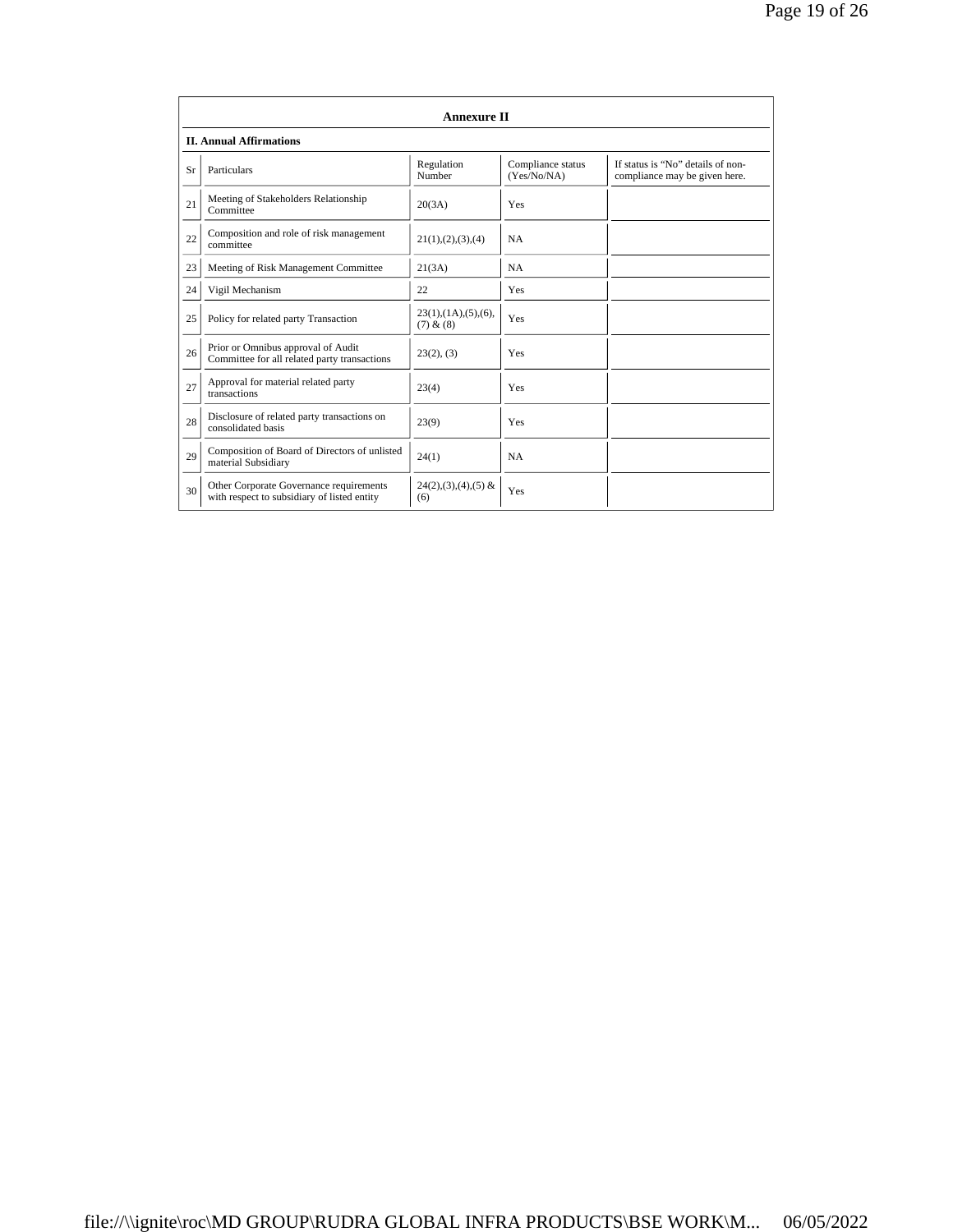|    |                                                                                                                         | <b>Annexure II</b>   |                                  |                                                                    |
|----|-------------------------------------------------------------------------------------------------------------------------|----------------------|----------------------------------|--------------------------------------------------------------------|
|    | <b>II. Annual Affirmations</b>                                                                                          |                      |                                  |                                                                    |
| Sr | Particulars                                                                                                             | Regulation<br>Number | Compliance status<br>(Yes/No/NA) | If status is "No" details of non-<br>compliance may be given here. |
| 31 | Annual Secretarial Compliance Report                                                                                    | 24(A)                | Yes                              |                                                                    |
| 32 | Alternate Director to Independent Director                                                                              | 25(1)                | <b>NA</b>                        |                                                                    |
| 33 | <b>Maximum Tenure</b>                                                                                                   | 25(2)                | Yes                              |                                                                    |
| 34 | Meeting of independent directors                                                                                        | 25(3) & (4)          | Yes                              |                                                                    |
| 35 | Familiarization of independent directors                                                                                | 25(7)                | Yes                              |                                                                    |
| 36 | Declaration from Independent Director                                                                                   | 25(8) & (9)          | Yes                              |                                                                    |
| 37 | D & O Insurance for Independent Directors                                                                               | 25(10)               | <b>NA</b>                        |                                                                    |
| 38 | Memberships in Committees                                                                                               | 26(1)                | Yes                              |                                                                    |
| 39 | Affirmation with compliance to code of conduct from<br>members of Board of Directors and Senior management<br>personnel | 26(3)                | Yes                              |                                                                    |
| 40 | Disclosure of Shareholding by Non-Executive Directors                                                                   | 26(4)                | Yes                              |                                                                    |
| 41 | Policy with respect to Obligations of directors and senior<br>management                                                | $26(2)$ & $26(5)$    | Yes                              |                                                                    |
|    | Any other information to be provided - Add Notes                                                                        |                      |                                  |                                                                    |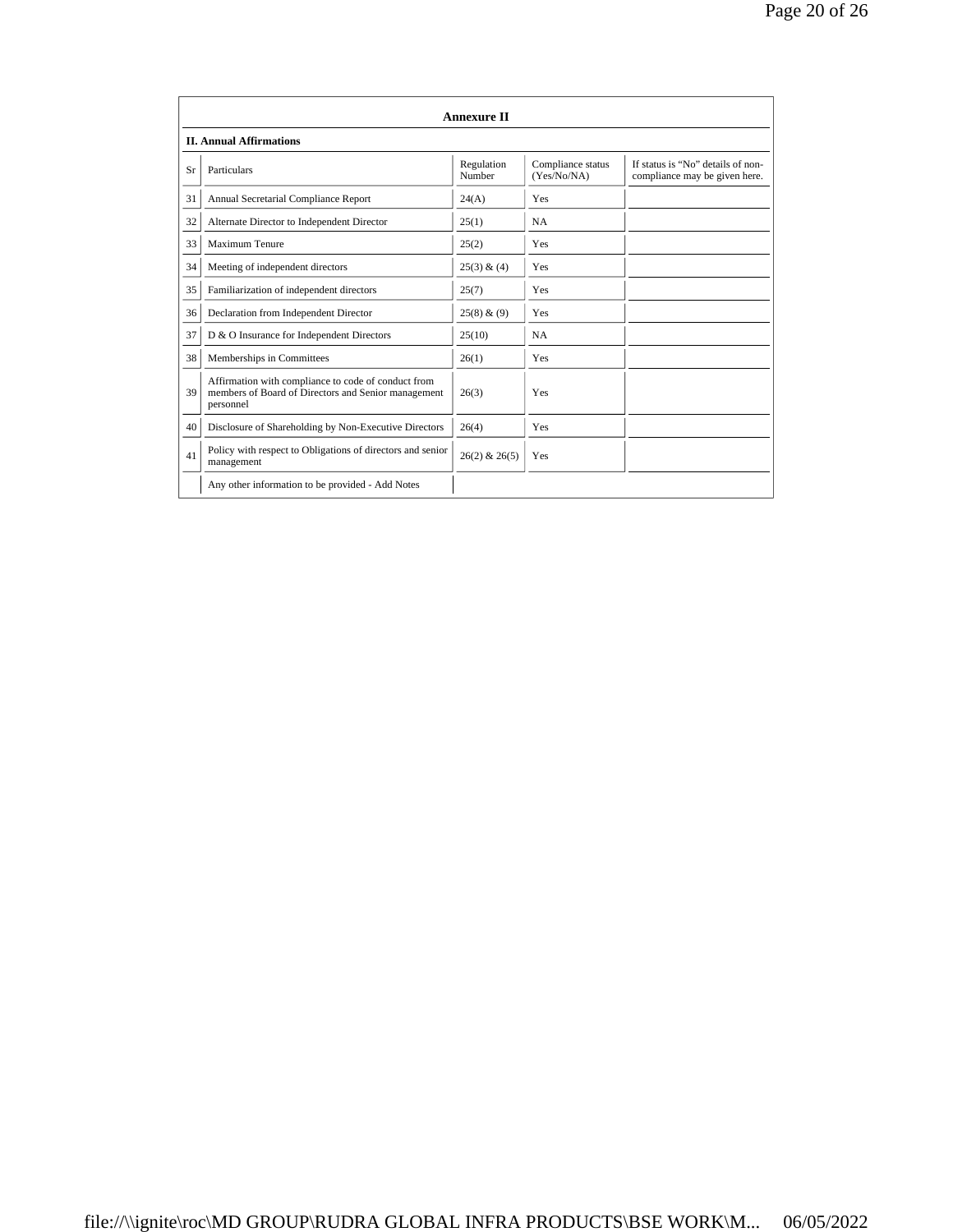|          |                   | <b>Annexure II</b>       |
|----------|-------------------|--------------------------|
|          | Name of signatory | Sahil Ashokkumar Gupta   |
| $\Omega$ | Designation       | <b>Managing Director</b> |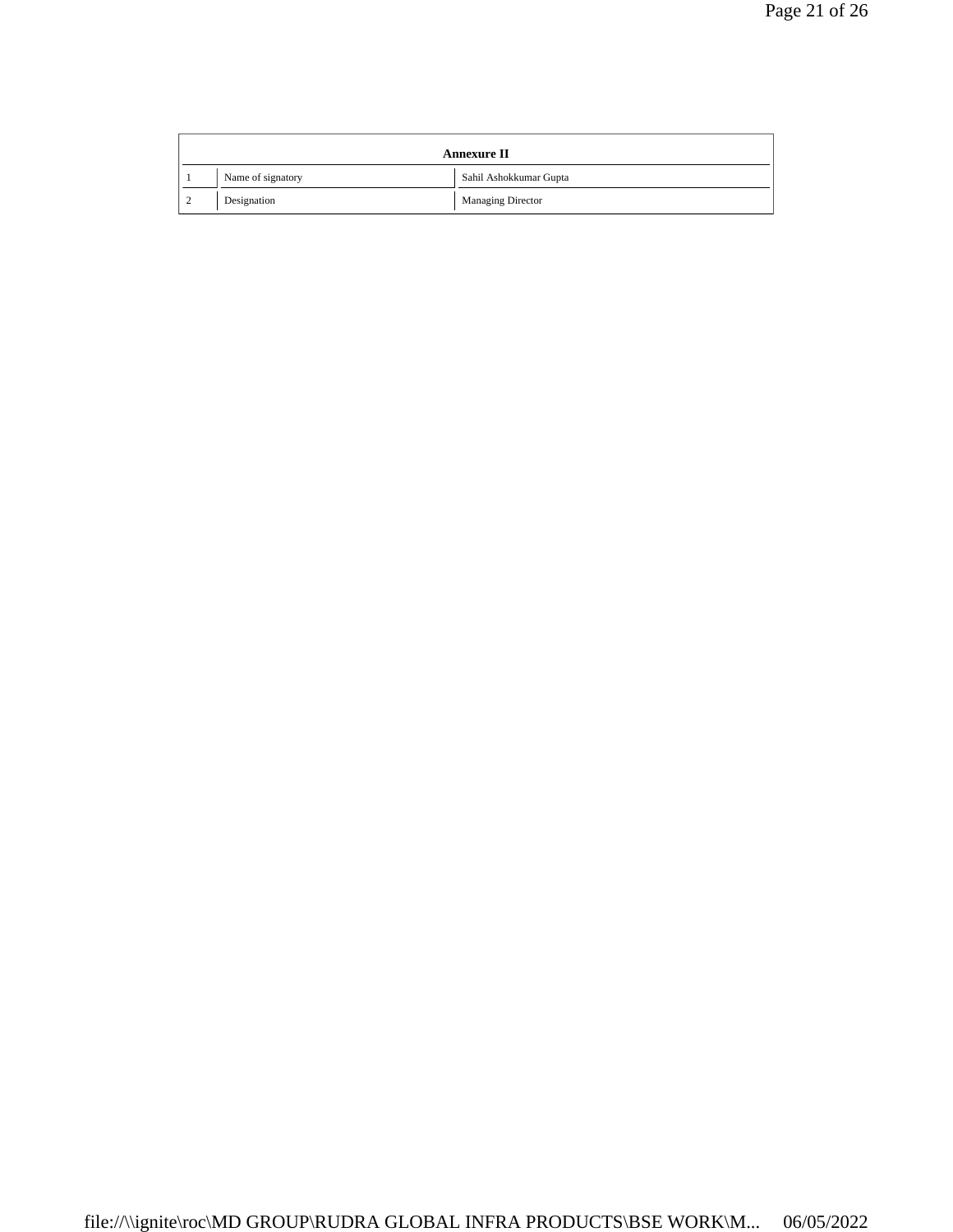|     | Annexure II                                                                                                                                                           |                                         |  |  |  |
|-----|-----------------------------------------------------------------------------------------------------------------------------------------------------------------------|-----------------------------------------|--|--|--|
|     | <b>III.</b> Affirmations                                                                                                                                              |                                         |  |  |  |
| -Sr | <b>Particulars</b>                                                                                                                                                    | <b>Compliance status</b><br>(Yes/No/NA) |  |  |  |
|     | The Listed Entity has approved Material Subsidiary Policy and the Corporate Governance<br>requirements with respect to subsidiary of Listed Entity have been complied | <b>Yes</b>                              |  |  |  |
|     | Any other information to be provided                                                                                                                                  |                                         |  |  |  |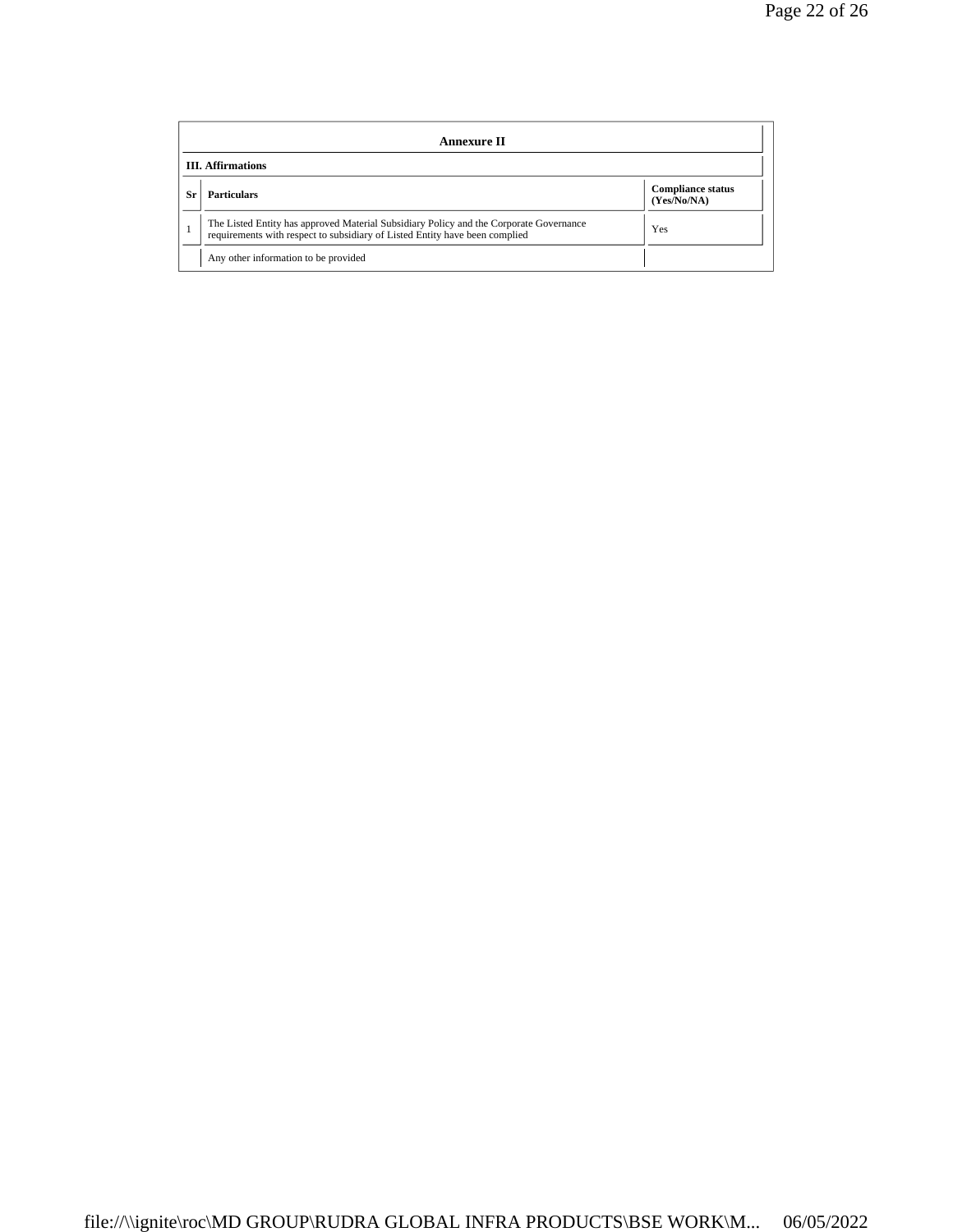|        |                   | <b>Annexure II</b>       |
|--------|-------------------|--------------------------|
|        | Name of signatory | Sahil Ashokkumar Gupta   |
| $\sim$ | Designation       | <b>Managing Director</b> |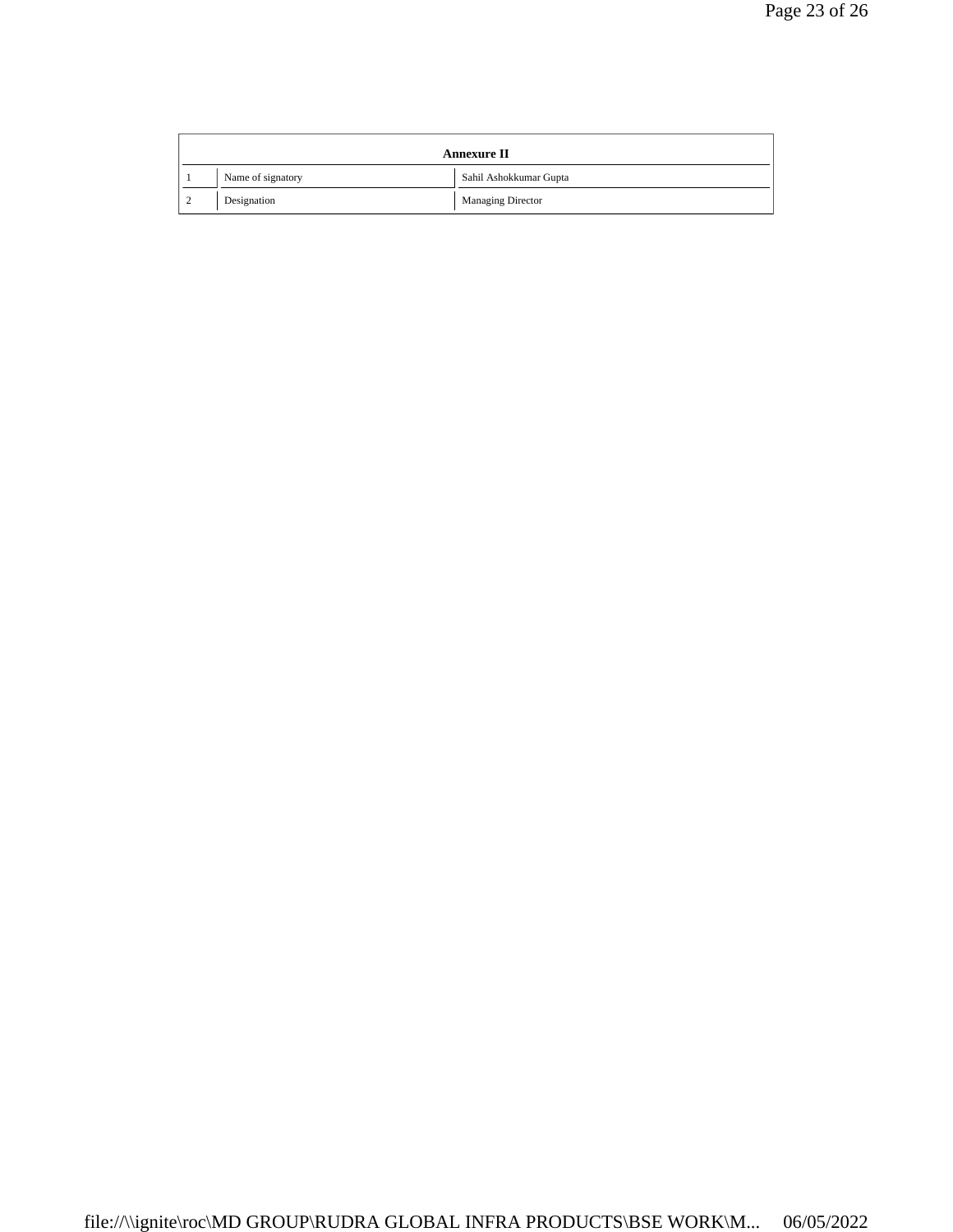| Applicable                                                                                                                                                                                                                                                                                                                                                                         |                                                      |                                                                                                                                                                                                                                                                                                                                                                                                                                               |
|------------------------------------------------------------------------------------------------------------------------------------------------------------------------------------------------------------------------------------------------------------------------------------------------------------------------------------------------------------------------------------|------------------------------------------------------|-----------------------------------------------------------------------------------------------------------------------------------------------------------------------------------------------------------------------------------------------------------------------------------------------------------------------------------------------------------------------------------------------------------------------------------------------|
| Textual Information(1)                                                                                                                                                                                                                                                                                                                                                             |                                                      |                                                                                                                                                                                                                                                                                                                                                                                                                                               |
| I. Disclosure of Loans/ guarantees/comfort letters /securities etc.refer note below                                                                                                                                                                                                                                                                                                |                                                      |                                                                                                                                                                                                                                                                                                                                                                                                                                               |
|                                                                                                                                                                                                                                                                                                                                                                                    |                                                      |                                                                                                                                                                                                                                                                                                                                                                                                                                               |
| Aggregate amount advanced during<br>six months                                                                                                                                                                                                                                                                                                                                     | Balance<br>outstanding at the<br>end of six months   |                                                                                                                                                                                                                                                                                                                                                                                                                                               |
| $\mathbf{0}$                                                                                                                                                                                                                                                                                                                                                                       | $\boldsymbol{0}$                                     |                                                                                                                                                                                                                                                                                                                                                                                                                                               |
| $\Omega$                                                                                                                                                                                                                                                                                                                                                                           | $\mathbf{0}$                                         |                                                                                                                                                                                                                                                                                                                                                                                                                                               |
| $\mathbf{0}$                                                                                                                                                                                                                                                                                                                                                                       | $\mathbf{0}$                                         |                                                                                                                                                                                                                                                                                                                                                                                                                                               |
| $\overline{0}$                                                                                                                                                                                                                                                                                                                                                                     | $\mathbf{0}$                                         |                                                                                                                                                                                                                                                                                                                                                                                                                                               |
| Type (guarantee, comfort letter etc.)                                                                                                                                                                                                                                                                                                                                              | Aggregate amount<br>of issuance during<br>six months | Balance outstanding at<br>the end of six months<br>(taking into account<br>any invocation)                                                                                                                                                                                                                                                                                                                                                    |
| $\mathbf{0}$                                                                                                                                                                                                                                                                                                                                                                       | $\boldsymbol{0}$                                     | $\mathbf{0}$                                                                                                                                                                                                                                                                                                                                                                                                                                  |
| $\mathbf{0}$                                                                                                                                                                                                                                                                                                                                                                       | $\mathbf{0}$                                         | $\mathbf{0}$                                                                                                                                                                                                                                                                                                                                                                                                                                  |
| $\Omega$                                                                                                                                                                                                                                                                                                                                                                           | $\mathbf{0}$                                         | $\mathbf{0}$                                                                                                                                                                                                                                                                                                                                                                                                                                  |
| $\mathbf{0}$                                                                                                                                                                                                                                                                                                                                                                       | $\mathbf{0}$                                         | $\mathbf{0}$                                                                                                                                                                                                                                                                                                                                                                                                                                  |
| Type of security (cash, shares etc.)                                                                                                                                                                                                                                                                                                                                               | Aggregate value<br>of security<br>provided during    | Balance outstanding at<br>the end of six months                                                                                                                                                                                                                                                                                                                                                                                               |
| $\mathbf{0}$                                                                                                                                                                                                                                                                                                                                                                       |                                                      | $\mathbf{0}$                                                                                                                                                                                                                                                                                                                                                                                                                                  |
| $\mathbf{0}$                                                                                                                                                                                                                                                                                                                                                                       | $\mathbf{0}$                                         | $\boldsymbol{0}$                                                                                                                                                                                                                                                                                                                                                                                                                              |
| Corporate Gaurantee                                                                                                                                                                                                                                                                                                                                                                | $\mathbf{0}$                                         | 880000000                                                                                                                                                                                                                                                                                                                                                                                                                                     |
| 0                                                                                                                                                                                                                                                                                                                                                                                  | 0                                                    | 0                                                                                                                                                                                                                                                                                                                                                                                                                                             |
|                                                                                                                                                                                                                                                                                                                                                                                    |                                                      | Textual Information(2)                                                                                                                                                                                                                                                                                                                                                                                                                        |
|                                                                                                                                                                                                                                                                                                                                                                                    |                                                      |                                                                                                                                                                                                                                                                                                                                                                                                                                               |
|                                                                                                                                                                                                                                                                                                                                                                                    |                                                      |                                                                                                                                                                                                                                                                                                                                                                                                                                               |
|                                                                                                                                                                                                                                                                                                                                                                                    | Compliance Status                                    | Company Remarks                                                                                                                                                                                                                                                                                                                                                                                                                               |
| All loans (or other form of debt), guarantees, comfort letters (by whatever name called) or<br>securities in connection with any loan(s) (or other form of debt) given directly or<br>indirectly by the listed entity to promoter(s), promoter group, director(s) (including their<br>relatives), key managerial personnel (including their relatives) or any entity controlled by | Yes                                                  |                                                                                                                                                                                                                                                                                                                                                                                                                                               |
| Vivek Tyagi                                                                                                                                                                                                                                                                                                                                                                        |                                                      |                                                                                                                                                                                                                                                                                                                                                                                                                                               |
| CEO                                                                                                                                                                                                                                                                                                                                                                                |                                                      |                                                                                                                                                                                                                                                                                                                                                                                                                                               |
| Bhavnagar                                                                                                                                                                                                                                                                                                                                                                          |                                                      | Textual Information(3)                                                                                                                                                                                                                                                                                                                                                                                                                        |
|                                                                                                                                                                                                                                                                                                                                                                                    |                                                      | (A) Any loan or any other form of debt advanced by the listed entity directly or indirectly to<br>(B) Any guarantee / comfort letter (by whatever name called) provided by the listed entity directly or<br>indirectly, in connection with any loan(s) or any other form of debt availed By<br>(C) Any security provided by the listed entity directly or indirectly, in connection with any loan(s) or any<br>six months<br>$\boldsymbol{0}$ |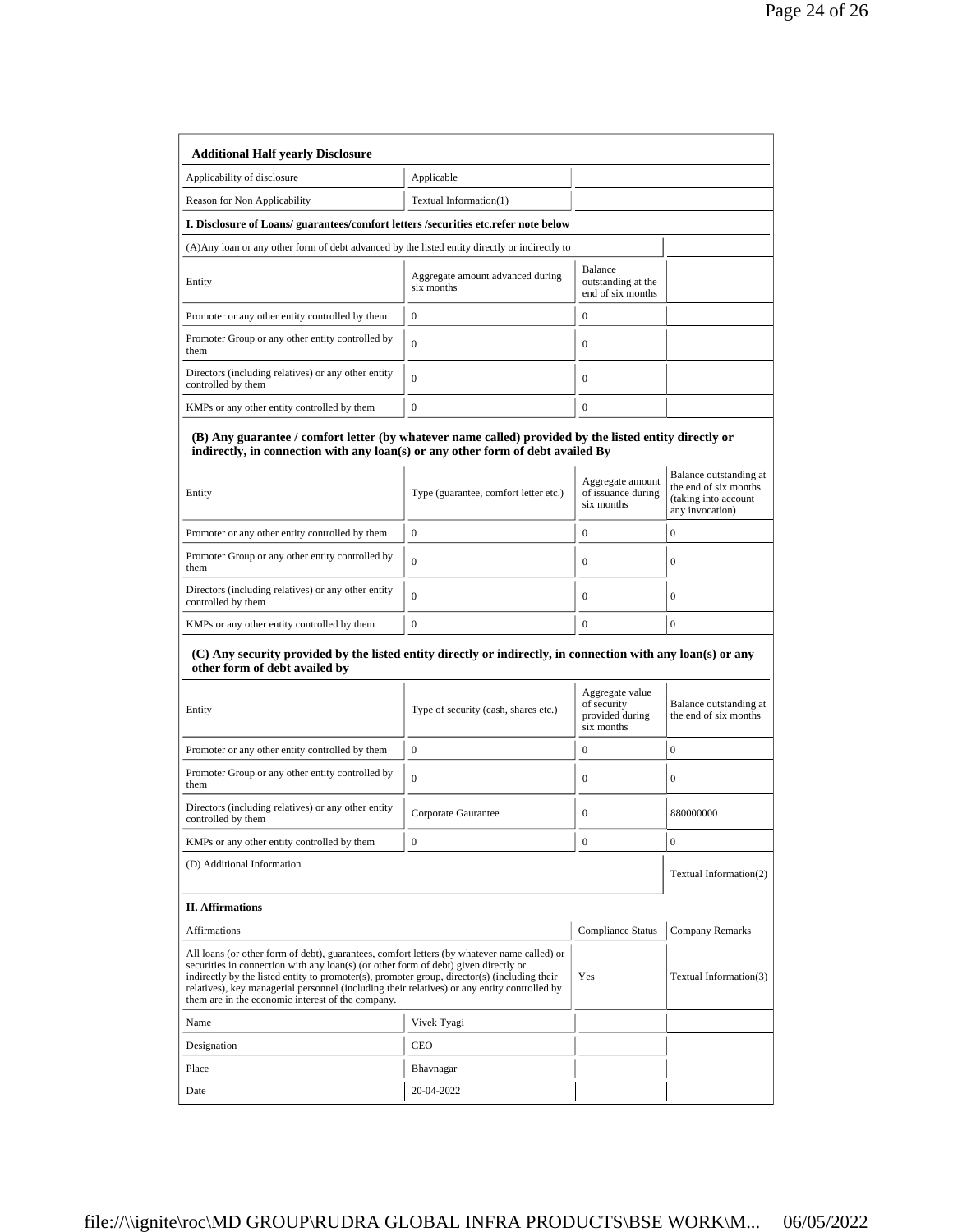| <b>Signatory Details</b> |                          |
|--------------------------|--------------------------|
| Name of signatory        | Sahil Ashokkumar Gupta   |
| Designation of person    | <b>Managing Director</b> |
| Place                    | Bhavnagar                |
| Date                     | 20-04-2022               |